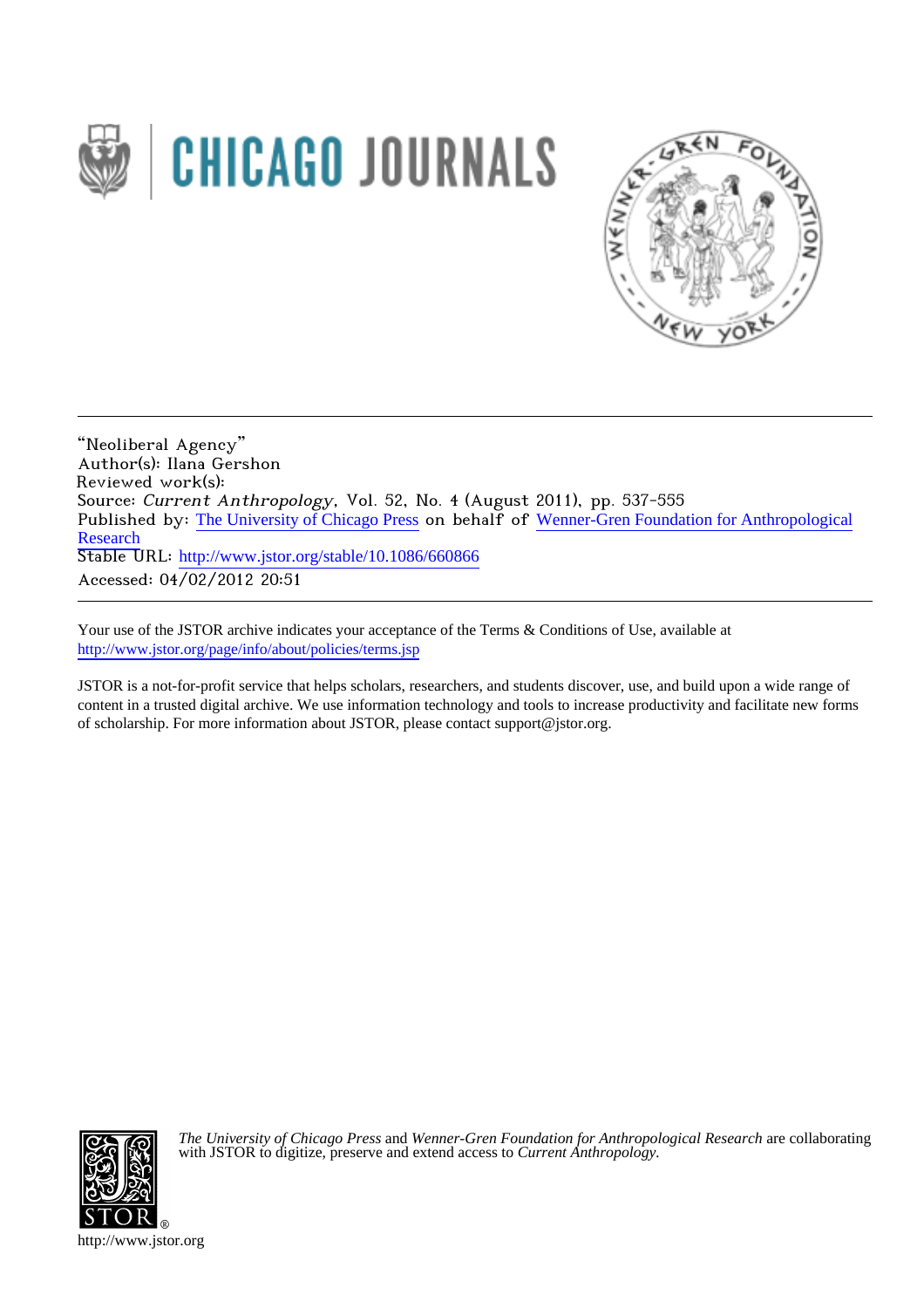# Special Section: Keywords

# **"Neoliberal Agency"**

## **by Ilana Gershon**

This article addresses the challenges a neoliberal conception of agency poses to anthropologists. I first discuss the kind of self that a neoliberal agency presupposes, in particular a self that is a flexible bundle of skills that reflexively manages oneself as though the self was a business. I then explore the dilemmas this neoliberal agency poses to different scholarly imaginations. I conclude by proposing that a neoliberal agency creates relationships that are morally lacking and overlooks differences in scale, deficiencies that an anthropological imagination would be able to critique effectively.

Anthropologists used to have a captivating weapon in their analytical tool kit. They used to be able to catapult their work into having political purchase by claiming that all that humans know and do is socially constructed. To say with a relativist's conviction that the world could be otherwise used to be a way to wield possibility against power.<sup>1</sup> Seeing the social as constructed was liberating when faced with people who naturalized power in order to exercise power. No more. Neoliberal constructions of agency have wilted the efficacy of this formerly reliable insight. Neoliberal perspectives have incorporated as a central belief the knowledge that all that is social could be otherwise. Faced with this, what ethical analytical labor should anthropologists perform when confronted with neoliberal perspectives?

Recently various anthropologists have recommended that scholars interrogating neoliberalism should insist on discussing its local manifestations instead of framing it as an overarching, unified, and coherent global trend (see Freeman 2007; Hoffman, DeHart, and Collier 2006; Kingfisher and Maskovsky 2008; Kipnis 2008). These authors take issue with the view that neoliberalism has been globally successful as "an encompassing hegemonic project" (Hoffman, DeHart, and Collier 2006:10) involving "the de-statization of governmental activity and the marketization of labor and budgetary austerity policies" (Hoffman, DeHart, and Collier 2006:11). They argue that the ethnographer's task should be to understand neoliberalism as situated, to analyze how neoliberal policies are transformed and often reconfigured as they are transported and implemented in new locales. How people in Latin America experience neoliberalism as economic policies brought from the Global North differs substantively from people's experience of neoliberalism as an alternative to socialism in Eastern European countries. Kingfisher and Maskovsky (2008) continue this critique of neoliberalism as uniformly hegemonic in a recent special issue of *Critique of Anthropology*, suggesting that neoliberal policies are partial and incompletely instantiated. They argue, "Our theorization of neoliberalism positions it as a project with totalizing desires . . . to remake the subject, reassert and/or consolidate particular class relations, realign the public and the private, and reconfigure relations of governance—all with direct implications for the production of wealth and poverty, and for raced, gendered and sexualized relations of inequality—*and* as a project whose totalizing desires are rarely fully realized, because it never operates in a vacuum" (Kingfisher and Maskovsky 2008:118). They recommend that scholars pay attention to the fissures and limits in neoliberal policies that occur when they are implemented.

In this Keywords essay, I suggest that for anthropologists faced with neoliberal perspectives, insisting on the local is an important step but an insufficient one, because neoliberal perspectives themselves also take context to be crucially formative. Pointing out local particularities will not necessarily do the unsettling work this move once accomplished. I argue that precisely because of the ways in which neoliberal perspectives rely on a particular form of agency, the most effective form of anthropological critique would be to emphasize people's epistemological differences and social organization, a form of analysis that many anthropologists have abandoned in the wake of a disciplinary-wide rejection of the culture concept.

1. Debbora Battaglia usefully describes how this can lead to embracing contingency, while resisting its relativist enmeshments (Battaglia 1999).

**Ilana Gershon** is Assistant Professor in the Department of Communication and Culture, Indiana University (800 East Third Street, Bloomington, Indiana 47405, U.S.A. [\[igershon@indiana.edu\]](mailto:igershon@indiana.edu)). This paper was submitted 26 XI 07 and accepted 15 VI 09.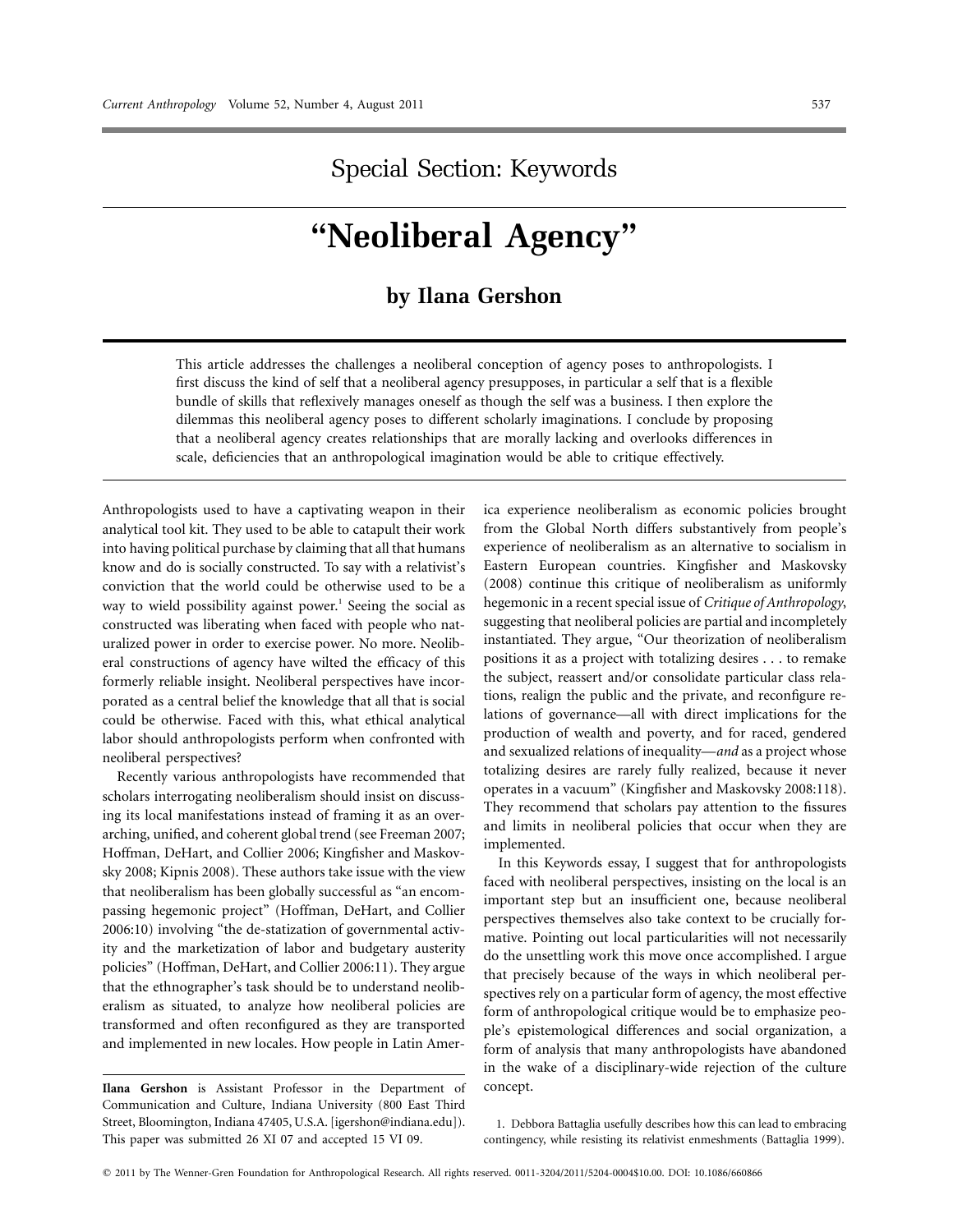Some readers may be surprised by my claim that anthropological and neoliberal perspectives will both assume that subjects and markets are made, not given. Yet from Friederich Hayek<sup>2</sup> to President George W. Bush's administration, neoliberal thinkers have been arguing that both people and reality are constructs. Hayek claims that individuals do not exist a priori, that selves come into being through social interactions. He writes, "Experience is not a function of mind or consciousness, but mind and consciousness are rather a product of experience" (Hayek 1984:226). Such social interactions produce selves as well as social orders simultaneously. For Hayek, not all social orders are created equal; the market is a better social order than any other. But there is nothing inevitable or natural about the market and the selves that the market produces. This belief in social construction is not only restricted to Hayek and other neoliberal scholars.3 In a *New York Times Magazine* article, an anonymous senior aide to Bush outlines the White House perspective to Ron Suskind: "The aide said that guys like me were 'in what we call the reality-based community,' which he defined as people who 'believe that solutions emerge from your judicious study of discernible reality.' I nodded and murmured something about enlightenment principles and empiricism. He cut me off. 'That's not the way the world really works anymore,' he continued. 'We're an empire now, and when we act, we create our own reality. And while you're studying that reality—judiciously, as you will—we'll act again, creating other new realities, which you can study too, and that's how things will sort out. We're history's actors . . . and you, all of you, will be left to just study what we do'" (Suskind 2004).

Critics of neoliberalism have also noted that neoliberalism introduces a new approach to reality and empiricism. In particular, Michel Foucault<sup>4</sup> (Lemke 2001) and Wendy Brown (2003, 2006) both view a major distinction between neoliberalism and liberalism to be the neoliberal emphasis on market rationality as an achieved state. Neither people nor markets are naturally economically rational; market rationality is a perspective and a set of practices created by state effort through various policies. Foucault characterizes the German and Austrian school of neoliberal economists in the following terms: "In the *Ordo*-liberal scheme, the market does not

amount to a natural economic reality, with intrinsic laws that the art of government must bear in mind and respect; instead, the market can be constituted and kept alive only by dint of political interventions. In this view, like the market, competition, too, is not a natural fact always already part and parcel of the economic domain. Instead, this fundamental economic mechanism can function only if support is forthcoming to bolster a series of conditions, and adherence to the latter must consistently be guaranteed by legal measures" (Lemke 2001:193).

Foucault here is delineating how postwar German and Austrian neoliberal economic theorists viewed both the market and competition as alternatives that would not necessarily be enacted without state intervention.<sup>5</sup> He goes further by suggesting that these theorists viewed capitalism as having various forms, all of which were historically contingent. For these neoliberal theorists, only the appropriate social policies supporting the entrepreneurial form of rationality could ensure that the right form of capitalism would dominate (Lemke 2001:195). Brown, like Foucault, is interested in how this belief—that market rationality is but one alternative—shapes neoliberal desires for a strongly interventionist state, albeit one structured according to market principles.<sup>6</sup> Foucault and Brown emphasize the implications of the view that market rationality is an achievement for political practices. In this article, I am addressing what the ethical implications are for doing ethnography in neoliberal contexts.

In *A Brief History of Neoliberalism*, David Harvey traces how such poorly circulated theories of economic practices were transformed over time into the well-known policies many know recognize as the hallmarks of neoliberalism— "deregulation, privatization, and withdrawal of the state from many areas of social provision" (Harvey 2005:3). As Harvey points out, while neoliberal states withdrew from some arenas, the governments increased their interventions in other arenas in their efforts to construct social and political environments that actively encouraged market rationality. Harvey argues that these shifts from liberal economic policies to neoliberal policies were also necessarily accompanied by relatively successful efforts to promote new conceptions of what it means to be an individual and an agent (Harvey  $2005:42$ ).<sup>7</sup> In short, in order for neoliberal policies to be implemented, people on the ground had to start engaging with (and perhaps performing) neoliberal concepts of agency.

In the following sections, I outline the contours of neoliberal agency that people who are the targets of neoliberal pol-

<sup>2.</sup> I realize that Hayek himself never called himself a neoliberal, preferring the term classical liberal instead. Yet Hayek's work has so influenced neoliberal thinkers and neoliberal policies that he serves here as a model of a neoliberal theorist.

<sup>3.</sup> I am using the freedom allowed by the genre of a Keywords essay to describe neoliberal scholars and neoliberal policy-makers with the same broad brushstrokes. There are several varied traditions in neoliberalism, both in the scholarship and in neoliberal practices (see Gamble 2006), that I am overlooking here.

<sup>4.</sup> While Foucault did not directly discuss neoliberalism in his published work, he gave a series of lectures on two forms of neoliberalism at the College de France in 1978 and 1979. Since the audiotapes are not readily available, I am relying on Thomas Lemke's excellent summary and interpretation of the lectures (2001). For a similar discussion of Foucault's l978 and 1979 lectures, see Burchell (1996).

<sup>5.</sup> David Harvey (2005) traces how these economic ideas, relegated until the early 1980s to scholarly recommendations, were put into widespread practice.

<sup>6.</sup> Gamble (2006) argues that there is another strand of neoliberalism that does not support government regulation and intervention.

<sup>7.</sup> As Stuart Rockefeller (2011) points out, neoliberalism does not demand new conceptions of agency and individuals at every level. Often when neoliberal analyses deploy a global perspective, local individuals are overlooked and agentless flows are emphasized.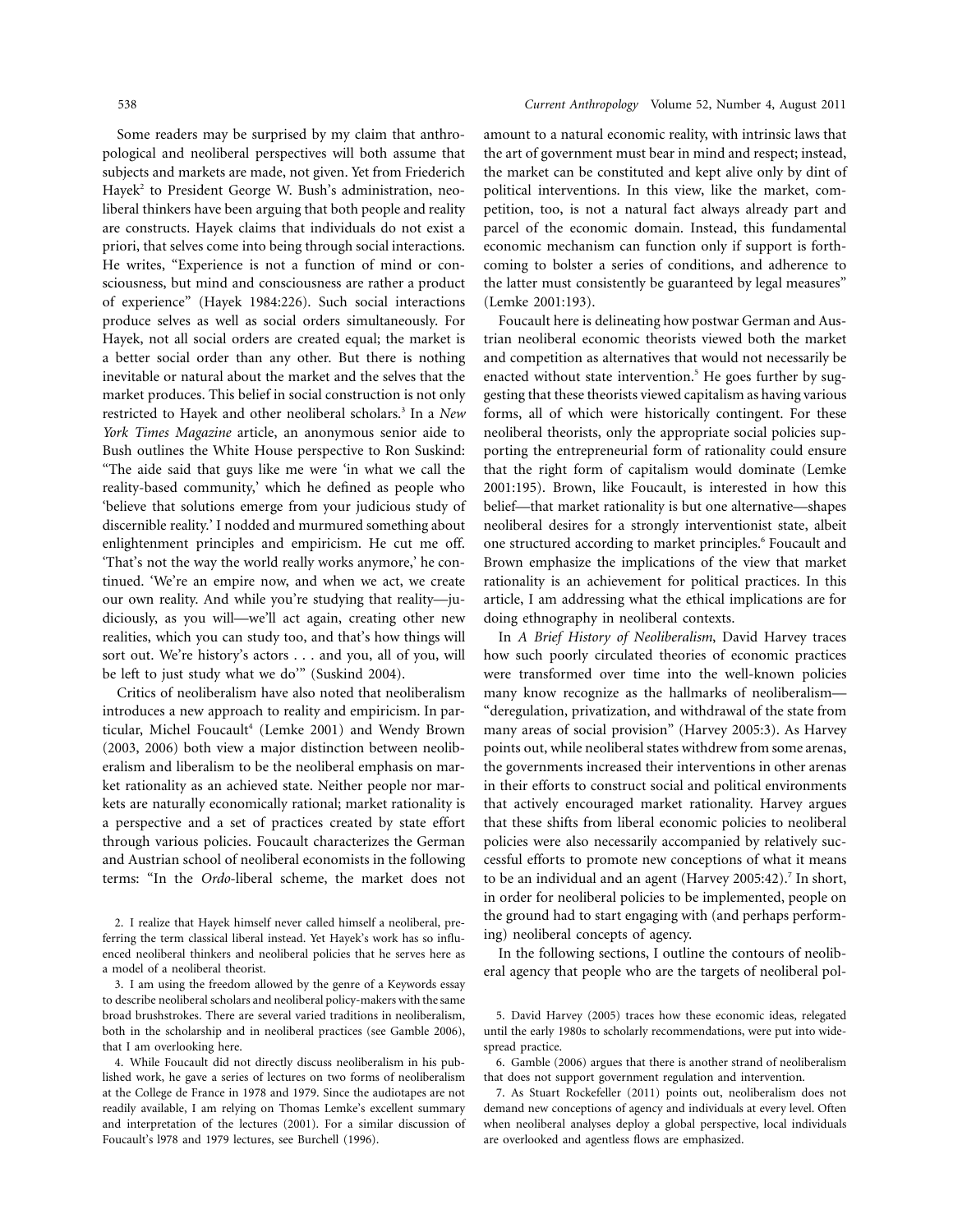icies are now facing. I then explore why a neoliberal concept of agency might prove to be uniquely challenging for U.S. anthropologists. While people with a neoliberal perspective might agree with anthropologists that social and economic orders must be actively created, a neoliberal perspective is additionally prescriptive by working toward universalizing forms of neoliberal agency. Spreading neoliberalism entails convincing others that everyone should enact corporate form of agency, produced by consciously using a means-ends calculus that balances alliances, responsibility and risk. Other forms of agency are getting pushed aside. In the final sections, I argue that anthropologists have inadvertently participated in this because we have for the most part discarded the culture concept, which provided an analytical toolkit for revealing practical and productive alternatives to neoliberal agency. For disciplinary reasons, we now refuse to perform the analytical labor that might be one of the most effective ways to write against neoliberal practices. Note that I am calling for a return to an anthropological imagination, not a return to the culture concept. I am suggesting that anthropologists need to find techniques for continuing the unsettling analytical work that culture used to accomplish for anthropologists by compelling us to pay attention to epistemological difference and social organization simultaneously.

## Neoliberal Concept of Agency

The shift from economic liberalism $\delta$  to neoliberalism affects the concept of agency in two important ways. I have already alluded to the first shift—that subjects, markets, economic rationality, and competition are all recognized as socially constructed under neoliberalism. The second shift is a move from the liberal vision of people owning themselves as though they were property to a neoliberal vision of people owning themselves as though they were a business.<sup>9</sup> From a liberal perspective, people own their bodies and their capacities to labor, capacities they can sell in the market.<sup>10</sup> In contrast, by seeing people as businesses, $11$  a neoliberal perspective presumes that people own their skills and traits, that they are "a collection of assets that must be continually invested in, nurtured, man-

10. The consequences of this assumption have been well documented by political theorists and ethnographers. See MacPherson (1962) for a concise account.

aged, and developed" (Martin 2000:582; see also Leve 2011). In this next section, I discuss what this shift implies for a neoliberal concept of agency by discussing neoliberal selves, neoliberal relations, and neoliberal understandings of social organization.

A neoliberal perspective presumes that every social analyst on the ground should ideally use market rationality to interpret their social relationships and social strategies. This concept of agency requires a reflexive stance in which people are subjects for themselves—a collection of processes to be managed. There is always already a presumed distance to oneself as an actor. One is never "in the moment"; rather, one is always faced with one's self as a project that must be consciously steered through various possible alliances and obstacles. This is a self that is produced through an engagement with a market, that is, neoliberal markets require participants to be reflexive managers of their abilities and alliances. Critics of neoliberalism have referred to this relationship to the self in a variety of ways—Barbara Cruikshank describes it as the will to empower (1999), Nikolas Rose portrays it as "one becomes a subject for oneself" (Rose 1990:240), and Wendy Brown as "the capacity for 'self-care'" (Brown 2006:694). Each scholar is referring to this reflexive relationship in which every self is meant to contain a distance that enables a person to be literally their own business.

Managing the self involves taking oneself to be a collection of skills or traits that can enter into alliances with other such collections. In her elegant genealogy of how communication has come to be a set of work-related skills in the twentieth century, Bonnie Urciuoli addresses how recent college graduates easily describe themselves as "a bundle of skills" as they attempt to find employment (Urciuoli 2008). As Urciuoli illustrates, when one becomes a bundle of ill-defined but highly flexible skills, one becomes a fragmented self of usable traits.<sup>12</sup> This is distinct from other fragmented selves that readers may have encountered in other scholarly dialogues. This is not Goffman's fragmented self re-defined by each context, in which the agency that people express lies in aligning their given roles with their current context (Goffman 1981). Nor is this a postmodern self, a pastiche of narratives and historical trajectories without a central unifying consciousness. And finally, this is not the partible person, a nexus of relationships that are foregrounded or backgrounded as the person moves through different contexts (Strathern 1988). Instead, this is a self that is composed of usable traits. These skills, traits, or marketable capacities are what the neoliberal agent brings to relationships. Notice that relationships do not constitute the neoliberal self entirely. Unlike the three selves just mentioned, the reflexive aspect of the neoliberal self exists before rela-

12. My current research with Facebook and MySpace users suggests that people using these social networking sites also understand the selves they fashion on these websites to be a collection of usable traits that might be a potential basis for alliances. In short, the selves people are imagining they must be for employers and the selves people describe themselves as being for virtual friends are of the same mold.

<sup>8.</sup> For a U.S. readership, I want to point out that this liberalism is derived from Adam Smith, Jeremy Bentham, and John Stuart Mill, not a political liberalism as exemplified by Franklin Roosevelt.

<sup>9.</sup> At the same time, neoliberal legal changes have also redefined what counts as property. For more detailed explorations of shifts in the definitions of property, see Maurer (1999) and Coombe (2005).

<sup>11.</sup> Lisa Adkins (2005) also argues that a neoliberal perspective is distinct from possessive individualism. She does not, however, argue that under neoliberalism, people manage their selves as though they were businesses. Rather, she argues that qualities of selves are now determined through audience perception, that one is composed of qualities others have been convinced that one has.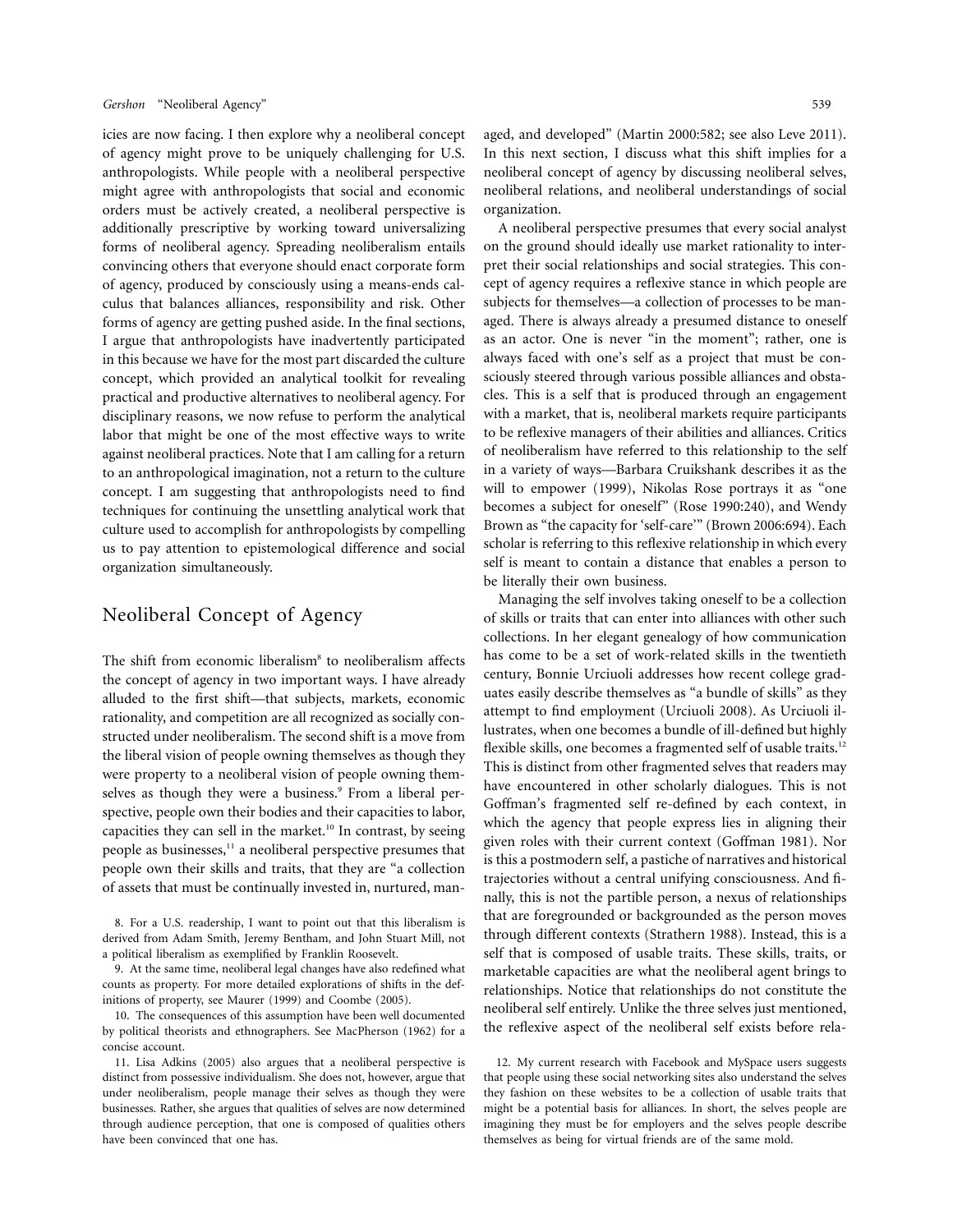tionships and contexts and actively decides how he or she will connect to other people, institutions, and contexts. In this sense, the neoliberal self is autonomous.<sup>13</sup> While this self exists before relationships, it is still socially constructed, albeit by itself as reflexive manager. It is only reflexivity that is presumed to be before social or self construction in this perspective.

If neoliberal selves exist before relationships, what are relationships under neoliberalism? They are alliances that should be based on market rationality. Under liberalism, an employer rented the worker's body and labor capacity for a set amount of time in exchange for a wage. Under neoliberalism, the employer and the worker enter into a business partnership, albeit an unequal partnership.<sup>14</sup> The worker provides a skill set that can be enhanced according to the employer's requirements—part of what is being offered is the worker's reflexive ability to be an improvable subject.

By framing social relationships as market alliances, a neoliberal perspective refigures the ways in which governments and employers are obligated to citizens and workers. Under liberalism, the idealized social contract ensures that individuals give up some of their autonomy in exchange for some security, economic or otherwise. Under neoliberalism, relationships are two or more neoliberal collectives creating a partnership that distributes responsibility and risk so that each can maintain their own autonomy as market actors. Rankin (2001) points out how this plays out in Nepalese microcredit schemes geared toward women. She argues in the following passage that these development projects insisted that the Nepali participants value the microcredit lenders' risk in loaning amounts: "The scope from profiting from women's participation, however, depends on their organization in 'solidarity' (or 'borrower') groups, which become mechanisms for 'slash- [ing] administrative costs,' 'motivating repayment,' and 'introducing financial discipline through peer pressure' (Yaron 1991:vii). . . . Within the framework of neoliberal rationality, then, solidarity groups assume as their primary objective the financial health of microcredit programmes, rather than the welfare (indeed, solidarity) of the rural population" (Rankin 2001:29).

Under this neoliberal scheme, women are encouraged to manage themselves as individual entrepreneurs allied with other entities also framed as entrepreneurs—the other women as well as the microcredit bank. Every relationship is a business partnership, some based on shared collective traits and others based on goals perceived as mutually satisfying. The care neoliberal agents must take, as Rankin's example illustrates, is to

13. It is also this theoretical move that allows me to use the terms "neoliberal self" and "neoliberal agent" interchangeably.

14. There are still vestiges of liberal labor under neoliberal regimes. See Wright (2001) for an account of the gendered consequences of being a liberal laborer in a neoliberal context. She elucidates how Mexican factory women are disadvantaged because they are seen as offering employers stagnant labor capacities instead of improvable skills.

minimize the risk and "misallocated" responsibility that these partnerships can potentially lead to.

In short, with this view of relationships and selves in the background, neoliberal agency emerges as conscious choices that balance alliances, responsibility, and risk using a meansends calculus. The freedom that neoliberalism provides is to be an autonomous agent negotiating for goods and services in a context where every other agent should ideally be also acting like a business partner and competitor.

Several scholars have critiqued neoliberalism for framing freedom only in terms of choice (see Comaroff and Comaroff 2001). This critique condenses different strands underlying how people can exhibit neoliberal agency. They are criticizing the ways in which decisions are made on a prestructured terrain, people's choices are between limited possibilities, with the structural reasons for the limitations systematically overlooked. In other words, freedom becomes consumer choice, deciding between predetermined options.

Yet, under neoliberalism, choice is resonant with but not entirely subsumed as consumer choice. As O'Malley (1996) suggests, choice is also always an engagement with risk. O'Malley points out that from a neoliberal perspective, risk is not inevitably a negative, but a necessary component of opportunity and achievement. Without risk, the neoliberal actor could not succeed:<sup>15</sup> "Risk is a source or condition of opportunity, an avenue for enterprise and the creation of wealth, and thus an unavoidable and invaluable part of a progressive environment. . . . Clearly, neo-liberalism would regard many *specific* risks as ones that can and should be prevented or minimized. . . . For neo-liberalism it is always necessary to ask 'Which risk?' before deciding whether a constricting or a sustaining response is required" (O'Malley 1996: 204).

According to the neoliberal perspective, to prosper, one must engage with risk. All neoliberal social strategies center on this. Managing risk frames how neoliberal agents are oriented toward the future. And it is implicit in this orientation that neoliberal agents are responsible for their own futures they supposedly fashion their own futures through their decisions. By the same token, regardless of their disadvantages and the unequal playing field, actors are maximally responsible for their failures (Brown 2003).

Instead of equating freedom with choice, it might be more apt to say that neoliberalism equates freedom with the ability to act on one's own calculations. Freedom of this kind is inevitably unstable, especially since, in capitalism, calculating to one's advantage is all too frequently also calculating to someone else's disadvantage. Neoliberal agents require external forms of regulation to shape the perilous relationships they are forming with each other. I am not suggesting that they are Hobbesian selves—brutish, greedy, and moral only when faced with a greater force. Yet their calculations are not

<sup>15.</sup> See Zaloom (2004) for an ethnographic account of traders whose selves revolve around managing risk.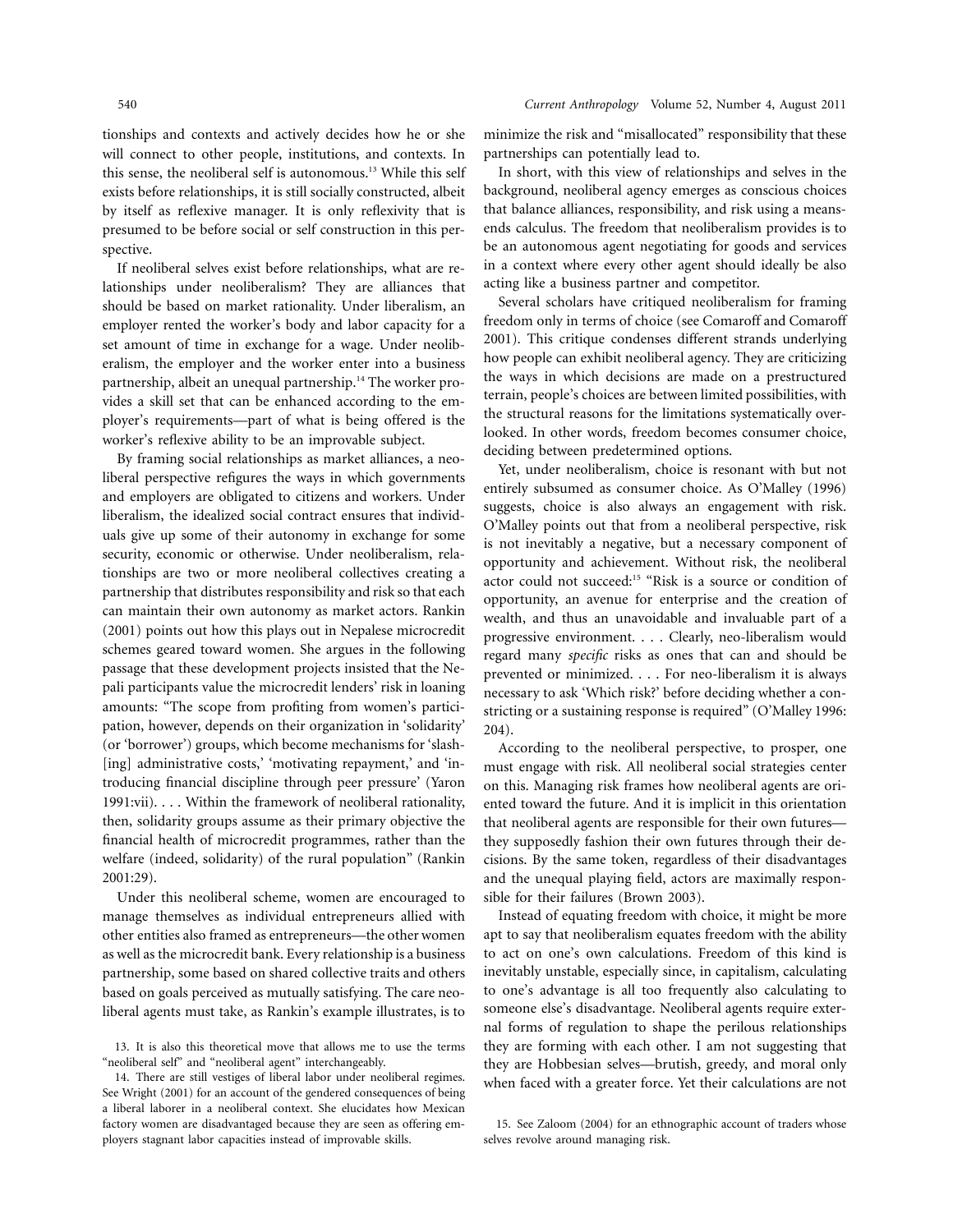going to combine into a national or multinational good without active intervention. Hayek suggests that law can be the source of this effective external intervention. "The functioning of a competition not only requires adequate organization of certain institutions like money, markets, and channels of information—some of which can never be adequately provided by private enterprise—but it depends, above all, on the existence of an appropriate legal system, a legal system designed both to preserve competition and to make it operate as beneficially as possible" (Hayek 1944:87). Competition's pitfalls ensure that neoliberal agents' calculations are not likely to produce a functioning market unless law actively intervenes to ensure that competition is regulated properly (Burchell 1996; Lemke 2001).

The government's role is not to protect people from the exigencies of bad business practices. After all, people under a neoliberal perspective are imagined to behave as businesses themselves—there is no longer a distinction in kind. Government's role, instead, is to protect businesses from the exigencies of other businesses' bad practices. When all agents are seen through the lens of business management, law's function is to safeguard everyone's autonomy and appropriate engagement with risk as businesses.

Laws have recently proliferated astonishingly, in part as neoliberalism's preferred technology of regulation. John Comaroff and Jean Comaroff (2001) argue that this occurs because laws are widely recognized as technologies that allow people with fundamentally different perspectives and interests to negotiate effectively with each other. Laws are seen as a neutral medium and as such offer a universal means through which anyone can negotiate with anyone else. They write, "In so doing, it forges the impression of consonance among contrast, of the existence of universal standards that, like money, facilitate the negotiation of incommensurables across otherwise intransitive boundaries" (Comaroff and Comaroff 2001: 329). Part of what enables laws as a medium to accomplish this "negotiation of incommensurables" is how, for laws to function in this way, they must be understood to be both outside of and constitutive of context. Laws are understood to transcend circumstances while still being applicable to these circumstances.16 This particular form of explicitness allows laws to be a technology peculiarly well suited for neoliberal efforts to create alliances that pay no heed to scale.

I am suggesting that law is particularly useful because of its capacity to define entities as equal, or at least commensurate, despite wide disparities in size and internal organization. In other words, law has the potential to operate by misrecognizing levels of scale, a potential that neoliberalism finds especially useful. The neoliberal model of agency insists that all agents are fashioned as autonomous rational calculators, with size and functional ability the primary factors for

16. See also Comaroff and Comaroff (2009) for a discussion of lawfare—how more and more people, states and corporations are pursuing their interests through judicial avenues under neoliberal regimes.

creating distinctions. So individual people are simply smaller versions of corporations, communities are interchangeable with small businesses—in this sense neoliberal agency is fractal. At all levels, the units and their interactions are supposedly organized and intertwined in the same way. Yet unlike other social fractals (see Green 2005; Mosko and Damon 2005; Strathern 1991; Wagner 1991), neoliberal agents frequently cross levels of scale in forging connections—for example, multinational banks make alliances with a microcredit group of five women. For agents to function, they must often have alliances or encounter risks by interacting with agents of varying sizes. These alliances require regulations to be sustained effectively, and law's explicitness and relationship to context<sup>17</sup> makes law a productive vehicle for regulating agents of different sizes.

The ways in which neoliberal agency is fractal become apparent when one examines a neoliberal take on culture and cultural difference. Under neoliberalism, culture shifts from being a perspective that explains connections to being a possession, or trait, that engenders alliances. From a neoliberal perspective, culture and identity are one and the same (see Leve 2011). Both are a set of traits or even skills that people can possess and market through tourist performances, media forms, food, clothes, art, and so on.<sup>18</sup> That is, culture from a neoliberal perspective serves not to explain contexts but rather to explain individuals' behavior. Individuals can possess culture/identity in the same way that communities can possess culture/identity. This is another way in which the neoliberal perspective allows for misrecognitions of scale. For a neoliberal conception of both culture and identity, not only is the type of possession the same, people and communities can also consciously deploy their culture/identity to engage with the market to their advantage. Susan Cook describes how the Bafokeng in South Africa use this new possibility to their advantage. "Using platinum royalties to finance entites such as the Royal Bafokeng Economic Board, Royal Bafokeng Resources, and Royal Bafokeng Finance, *Kgosi* (King) Leruo and his management team envision the Bafokeng Nation as a company (or more accurately, a conglomerate), with ordinary Bafokeng as shareholders" (Cook 2005:129). The Bafokeng leaders are reimagining kingship in corporate terms and in the process are taking over many of the services the nationstate previously was supposed to provide. "It is the Bafokeng authorities who deliver water, electricity, and waste removal. Ambulance and fire services are provided by the Bafokeng community. Roads, street lighting, and community halls are built with Bafokeng money" (Cook 2005:133–134). Cook describes how neoliberal South African government policies encourage a decentralization that allows one group to reinvent

<sup>17.</sup> For a fuller discussion of how law's relationship to context lends itself to this fractal task, see Riles (2006).

<sup>18.</sup> See Mitchell (2003) for a discussion of how, under neoliberalism, even multiculturalism has turned into a skill set, one can have a skill for managing cultural diversity and being able to adapt quickly to different cultural settings.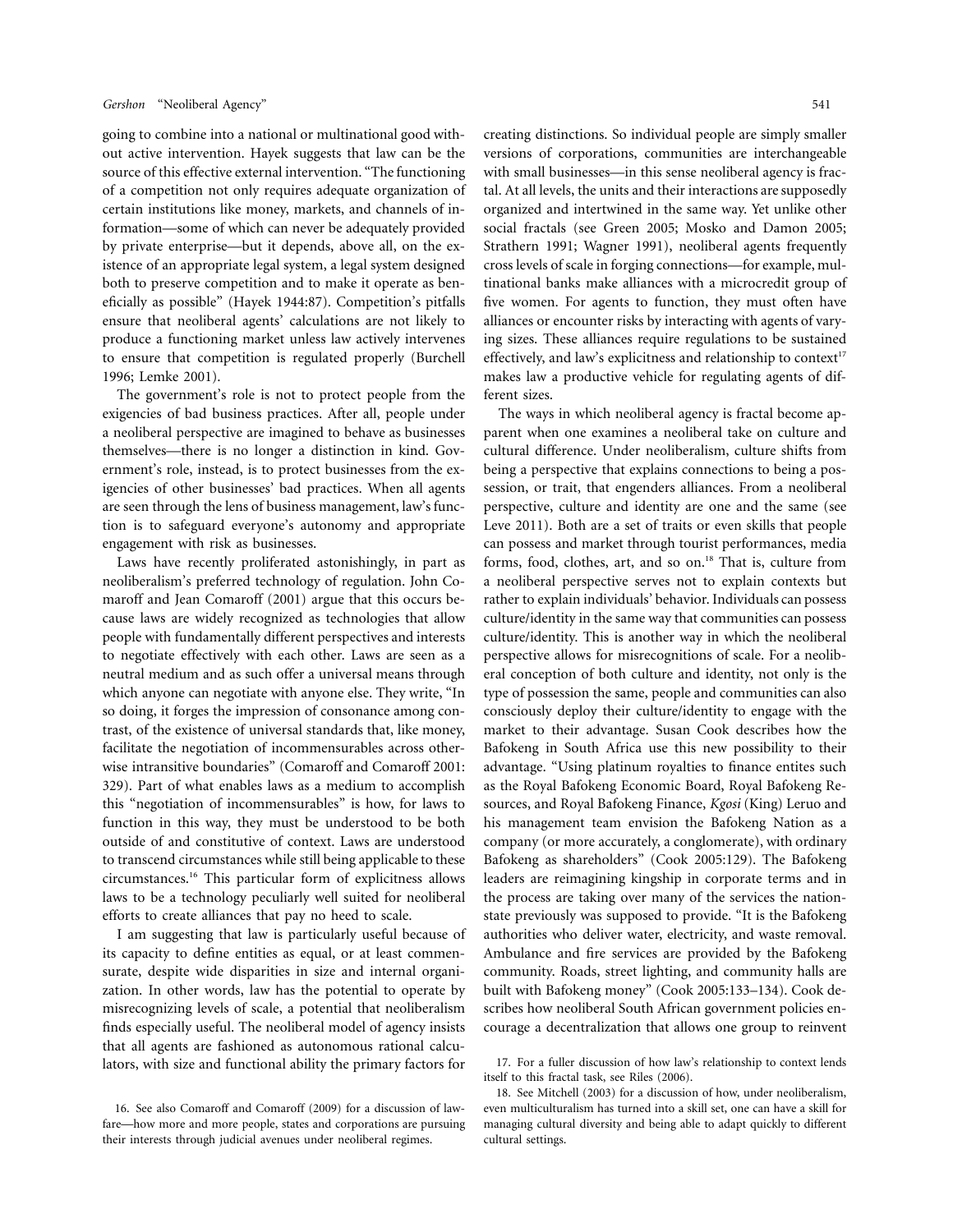tribal authority as a corporate authority and in the process renegotiate new forms of autonomy from the nation-state. As long as King Leruo acts as the head of a corporation in his relationships with the South African government, the government supports this practice.<sup>19</sup> In short, neoliberal policies allow agency to be attributed to different sizes of social unities, as long as the social unities cooperate in acting corporate.

Unlike under liberalism, shared traits can serve as a basis for collective action without endangering the neoliberal status quo. People operating with a neoliberal perspective have begun to find acceptable the indigenous communities and other social unities that were previously seen as demanding collective property rights in the wrong ways (as opposed to corporations that are collective property holding institutions in market friendly ways).<sup>20</sup> Both Charles Hale (2005) and Comaroff and Comaroff (2009) have pointed out that neoliberal policies are perfectly willing to accommodate indigenous claims, provided that the indigenous are willing to treat their culture as a corporation would, as an asset, skill, or commodity. Hale addresses this in terms of collective land rights in the following passage: "Collective land rights actually help advance the neoliberal model by rationalizing land tenure, reducing the potential for chaos and conflict, and locking the community into a mindset that makes it more difficult for expansive political alternatives to emerge" (Hale 2005:18). In short, ethnic or indigenous movements and neoliberalism are not antithetical<sup>21</sup> as long as the cultural difference at stake can be commodified or otherwise marketed.

Under a neoliberal perspective, culture is not the only familiar anthropological category that is reconfigured. Social organization also changes. For anthropologists, social organization stands for complex techniques for differentiating and interweaving people *as* embodied relationships. From a neoliberal perspective, social organization emerges as market strategies that determine the consequences of alliances between different sizes of corporate entities and different skill sets. Anthropologists analyze social organization to understand how people embody relationships and in doing so extend and reconfigure these relationships across time. A neoliberal perspective requires interpreting social organization in terms of unequal alliances and competitions, all revolving around navigating the autonomy, interdependency, and responsibility of each (corporate) entity involved. Differentiation between entities occurs through contrasts in size and skill sets.

In differentiating between skill sets, the neoliberal per-

19. See Comaroff and Comaroff (2009:98–116) for a longer discussion of the Bafong case, in which John and Jean Comaroff point out that the Bafong who are not royalty have not found that their standard of living has risen. See also Hale (2005) and Tuhiwai Smith (2007) for other examples of neoliberal government policies encouraging indigenous people to act as corporations.

20. My thanks to David Graeber for this point.

21. Since one's culture/identity is part of what makes one an effective corporate actor, laws and states must assist in protecting this asset.

spective creates a new status for the expert—the expert becomes someone with the unique reflexive role of explaining to other autonomous entities how to manage themselves more successfully. Selves may intend to choose and risk well, but the potential for failure always haunts such projects. When failures occur, the responsible self turns to an expert to learn how to choose more effectively. Nikolas Rose explains: "The self is to style its life through acts of choice, and when it cannot conduct its life according to this norm of choice, it is to seek expert assistance" (1996:158). Experts embody an external reflexive corrective that a self can choose to remedy unsuccessful self-management (and thus continuing to be responsible for their own failures). While law may be the neoliberal preferred technology of regulation when relations go awry, experts are the neoliberal preferred technology of regulation when selves go awry.

Thus, the issue of differentiating through skill sets has an immediacy for anthropologists—from a neoliberal perspective, they are hireable experts.<sup>22</sup> Anthropological knowledge itself can be useful from a neoliberal perspective by reinterpreting cultural contexts into maps of risk or providing techniques for transforming unpredictable others into people one can negotiate with. Yet this translation occurs in ways that are not immediately or obviously accountable from a neoliberal perspective; that is, the relationships are not easily available to be regulated. When evidence of anthropological expertise is recast as market-based alliances, then anthropologists are understood as transforming their relationships with their interlocutors in the field into capacities. Yet anthropologists often become experts without enhancing the marketable capacities of their interlocutors in the field. This creates the possibility that experts such as anthropologists might be creating relationships that undermine the market-defined interests of their interlocutors. From a neoliberal perspective, this unequal alliance is a relationship particularly susceptible to abuse. To prevent this abuse, these relationships must become accountable, available for audit. Several scholars have commented on the ethical and structural dilemmas of neoliberal audit cultures for anthropologists and other scholars (Lederman 2006; Strathern 2000, 2006). Here I am inverting the perspective and suggesting that a neoliberal concept of agency might encourage certain institutions, such as institutional review boards, to see the anthropological relationship as prone to unethical abuses requiring regulation.

To sum up, a neoliberal perspective assumes that the actors who create and are created by the most ideal social order are those who reflexively and flexibly manage themselves as one owns and manages a business, tending to one's own qualities and traits as owned and even improvable assets. Many aspects of selves and the social world become redefined as a result,

<sup>22.</sup> Since I first wrote this sentence, the political import of this claim has shifted as the debate in anthropology has grown over the U.S. military's efforts to hire anthropological assistance for their occupation of Iraq and Afghanistan.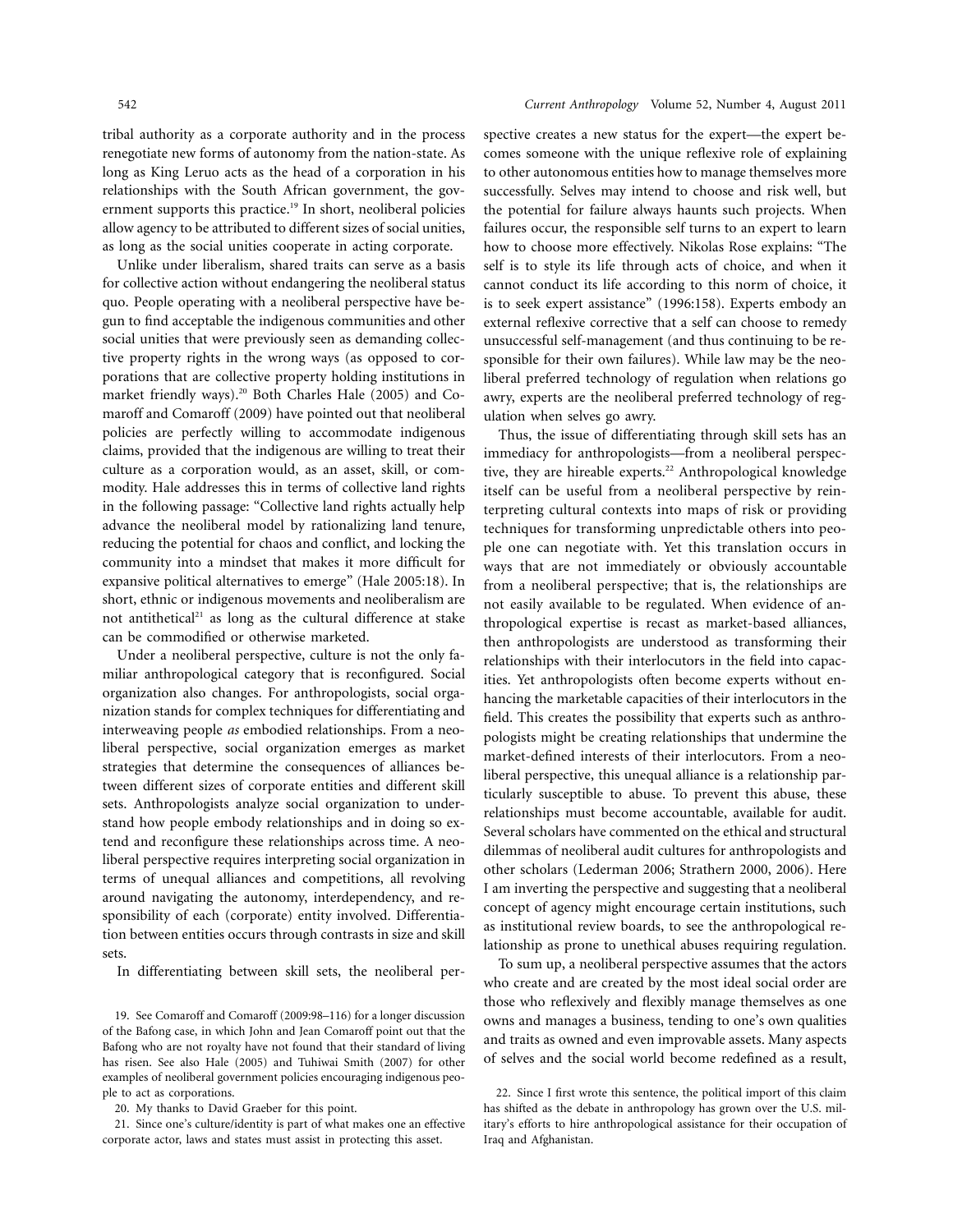even culture has become a trait that can serve as a basis for or enhance people's alliances with others. Another transformation has been to how one has agency—any one or group that is agentive should be agentive as a corporative entity. At the same time, these actors have alliances with others, alliances that ideally should be distributing risk and responsibility so that no corporate entity bears another's risks. These actors cannot be relied on to police themselves and their own alliances effectively, and as a result, laws becomes the central medium for regulating practices. Laws are uniquely appropriate for neoliberal policing because they contain the potential to overlook the intricacies of social organization—laws can accommodate misrecognitions of scale. In short, a neoliberal perspective of agency depends on transforming liberalism's possessive individualism (Macpherson 1962) into corporate individualism, viewing all agents as commensurate corporate entities so that social organization or differences in scale can be ignored.

## Neoliberalism and the Anthropological Imagination

With this overview of neoliberal agency in mind, I turn now to the analytical techniques anthropologists have available to critique neoliberal views of agency. I first discuss what an anthropological imagination entails, comparing it to a sociological imagination to clarify through contrast. Then, mindful of many anthropologists' current disavowal of the culture concept, I suggest that the culture concept in the past had enabled ethnographers to imagine the possibilities of other forms of personhood, relationality, and agency. This analytical labor is crucial at the current moment, and anthropologists have not found other techniques for continuing to perform the intellectual labor that culture once allowed us to accomplish. Without culture or a comparable analytical concept in our toolkit, we risk allowing neoliberal assumptions about agency to dominate our analyses, if only by default.

In asking what collusions one hazards in exercising a particular imagination in a neoliberal age, I want to distinguish an anthropological imagination from a sociological imagination. These terms admittedly have disciplinary resonances with university institutions, journals, and conferences that provide people arenas in which to practice the distinctions between these two forms of social imagination. The disciplinary resonances are not my primary focus, however. For example, I am not suggesting that all anthropologists have an anthropological imagination, or that all sociologists have a sociological imagination. Indeed, anthropologists frequently turn to a sociological imagination in attempts to parse neoliberalism. Through this comparison, I show that there are multiple techniques for providing local context to neoliberal policies and that the anthropological imagination is uniquely effective at revealing some of neoliberalism's vulnerabilities.

In comparing an anthropological imagination with a sociological imagination, I am relying on C. Wright Mills's coin-

age (Mills 1959). Mills defines a sociological imagination as one in which people understand their personal difficulties and privileges in terms of larger institutional or structural forces. This imagination entails understanding an individual's local circumstances in terms of a larger political and economic context.<sup>23</sup> In Mills's own words: "For that imagination is the capacity to shift from one perspective to another—from the political to the psychological; from examination of a single family to comparative assessment of the nation budgets of the world. . . . It is the capacity to range from the most impersonal and remote transformations to the most intimate features of the human self—and to see the relations between the two. Back of its use there is always the urge to know the social and historical meaning of the individual in the society and in the period in which he has his quality and his being" (Mills 1959:7).

Mills is suggesting that the sociological imagination crosses levels of scale to produce insight, interrogating how practices at different levels of scale affect each other. The puzzle here for the ethnographer is to understand how their sociological imagination diverges from that of their interlocutors and what the consequences of that divergence might be. An ethnographer may see one person's unemployment as the result of outsourcing, while the one unemployed may see being fired as the result of systemic sexism or racism. In short, the sociological imagination encourages ethnographers to differentiate themselves from their interlocutors by juxtaposing different understandings of how levels of scale interconnect.

An anthropological imagination<sup>24</sup> looks at how epistemologies<sup>25</sup> and social organizations are interconnected and practiced. With a sociological imagination, the challenge is to understand how the personal is connected to the political,<sup>26</sup> so to speak. With an anthropological imagination, the challenge is to understand how the ways that people engage with knowledge and engage with each other are always already interwoven.27 For social theorists, the emphasis may vary. Some scholars stress how particular epistemological assumptions are enacted, while others focus on how relationships connect and differentiate people. In general, the anthropological imagination explores how practiced epistemologies shape and are shaped by the structures of relationships.

23. See Nina Eliasoph's ethnographic exploration of civil society in the United States, *Avoiding Politics* (1998), for a compelling analysis of how her interlocutors on the ground are affected by their sociological imagination (or lack thereof).

24. For an elegant comparison of the anthropologist's anthropological imagination with their interlocutor's social imagination, see Astuti (2000).

25. My emphasis on epistemologies is in part responding to Barth's call to anthropologists to pay attention to knowledge and knowledge circulation (Barth 2002).

26. While I have not yet come across critics of neoliberalism who discuss the sociological imagination, a number comment on the "personal as political" perspective. See in particular Cruikshank (1999) and Rose (1996).

27. It is the act of writing social analysis that can lead people to suspect that the two forms of engagement with the world can be separated.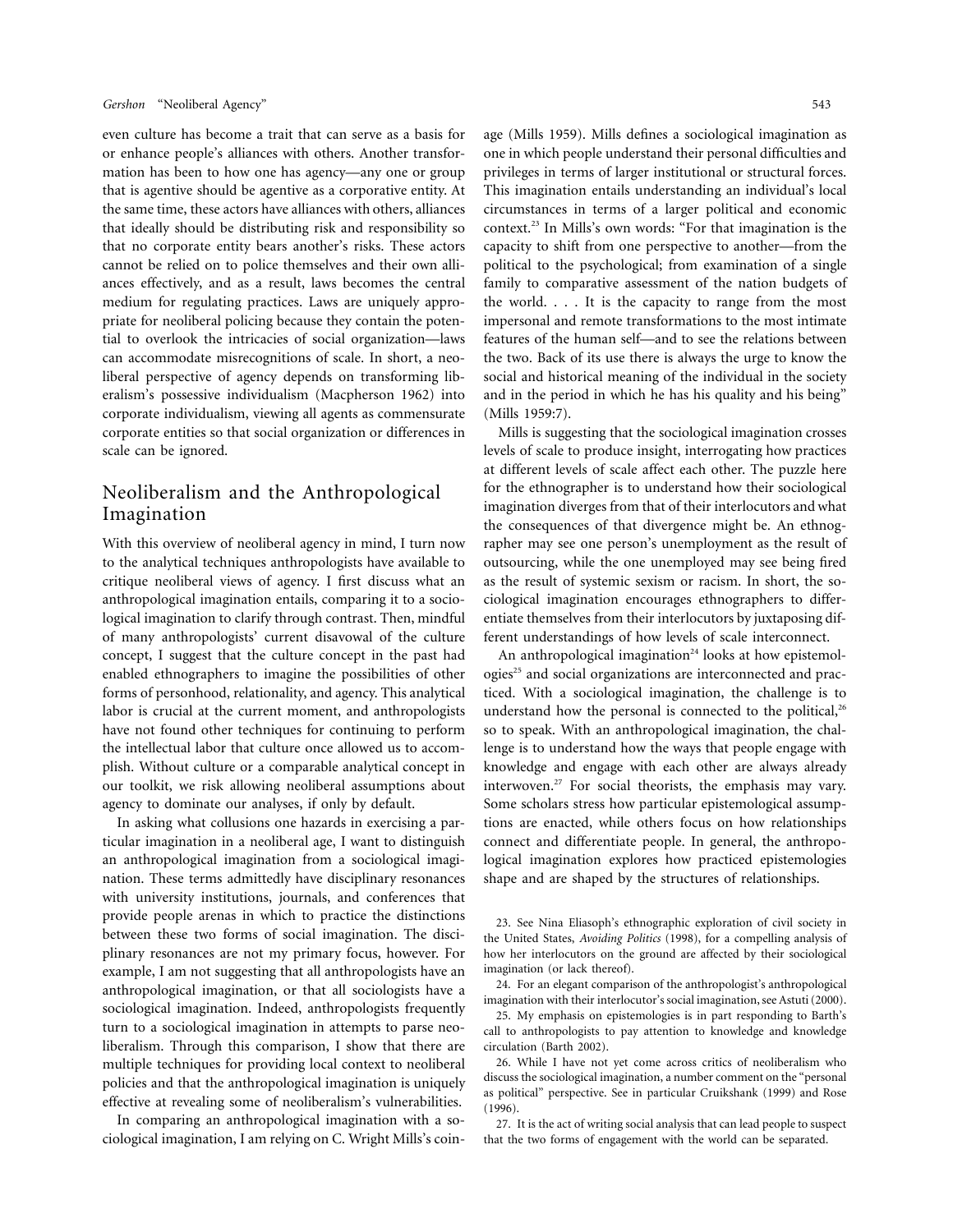For scholars who wish to write against neoliberalism, neoliberalism's conception of agency presents challenges in different ways depending on which imagination the scholar exercises. When social analysts use a sociological imagination to think about neoliberalism, they immediately face the challenge of having to figure out how scale differentiates between social unities. As I mentioned earlier, neoliberalism flattens the nuances of scale inasmuch as all relationships across levels of scale are supposed to be structured as alliances between corporate entities—the relationship between the woman and the microcredit bank, the indigenous community and the nation, the head of state and the transnational corporation, and so on. Hayek writes, "When individuals combine in a joint effort to realize ends they have in common, the organizations, like the state, that they form for this purpose are given their own system of ends and their own means. But any organization thus formed remains one 'person' among others, in the case of the state much more powerful than any of the others, it is true, yet still with its separate and limited sphere in which alone its ends are supreme"<sup>28</sup> (Hayek 1944: 60). Under neoliberalism, all entities, regardless of size and internal social organization, become the same type of corporate entity. Yet people confronting neoliberal policies rarely experience differences in scale as differences in size instead of differences in kind.

Turning to a sociological imagination to examine neoliberal practices can often be used to great advantage. Elizabeth Dunn provides an illuminating and subtle example in her study of why botulism has become so prevalent in postsocialist Georgia. Inspired by James Ferguson's discussion of enclaves of capitalism (2005), Dunn argues that neoliberal policies do not in fact encourage governments to make alliances with everyone. Some people are left out of neoliberal networks, often to their detriment. She describes how, when Georgia was still a Soviet republic, canned goods became an icon of what was positive in people's relationships to their nation. Since the collapse of the Soviet Union, the neoliberal government practices have not continued effective regulation or dissemination of information about safe canning practices. Instead the complex networks that once linked state bureaucracy and kitchen no longer exist, leading to a rise in botulism. Dunn writes, "The jars of vegetables that once were infused by the state are not elements reincorporated into neoliberal projects but have definitely become nonstate spaces free from regulation or standardization. This is what has turned the family cupboards, once regulated by Soviet bureaucracy, into zones of unpredictability and danger. The rate of botulism, which has tripled since 1990, indicates that the Georgian food sector has not become bound up in a transnational neoliberal project but instead has become a zone uncontrolled by the state" (Dunn 2008:255). Dunn's study shows that when examining how neoliberal policies attempt to fashion selves, it is as important to study the disconnections and the selves overlooked.

#### 544 *Current Anthropology* Volume 52, Number 4, August 2011

What an anthropological imagination foregrounds is the ways in which engaging with a neoliberal perspective is always a process of translation, translation that often is accompanied by difficult social conundrums. In a sense, neoliberal theorists already know that spreading market rationality is a labor that transforms. This is a corollary of the assumption that markets must be constructed and continually maintained, markets are not givens. An anthropological imagination offers analytical tools that reveal that this neoliberal labor is not merely one of replacement but continual translation, in which people continually struggle to make neoliberal principles livable given their other understandings of how one is social.

I have already discussed one ethnographic analysis of such a translation project—Cook's account of how King Lefuro of the Bafokeng navigates two contradictory positions as corporate head and traditional king. Now I turn to another example, one drawn from Lauren Leve's article (2011) in this special Keyword section. Lauren Leve's research among Theravada Buddhists in Nepal brought forth an interesting dilemma: how do Buddhist monks advocate for human rights when the human rights movement presupposes a notion of the self they disavow? These Nepali Buddhists are willing to engage a human rights discourse and a neoliberal discourse (represented by workshops her Buddhist friends offer on Covey's *The Seven Habits of Highly Effective People* [1989]), while carefully refusing the accompanying practices that inscribe possessive identities. Leve's analysis reveals how these discourses carry within what she terms an "identity-machine," ontological assumptions of possessive individualism. At the same time, she also shows how this identity-machine can be ignored by Theravada Buddhists' practices that emerge from other universalizing ontological presuppositions of no-self. Cook foregrounds social organization while Leve emphasizes epistemological differences to show how neoliberal assumptions can be turned aside or incompletely translated.

In short, scholars with a sociological imagination often interrogate neoliberalism by tracing how people connect their personal experiences to other levels of scale, analyzing how their interlocutors use their sociological imagination to make the local. I have been suggesting that this is not enough. Making the local, as I have discussed earlier, too easily lends itself to one of neoliberalism's aims—to acknowledge variety for the sake of increasing possible alliances and developing more nuanced or specific markets. Difference is not neoliberalism's enemy, especially not when these differences can so easily be figured as homogeneous heterogeneities. An anthropological imagination, however, insists on making differences visible in ways that undermine neoliberal efforts to neutralize difference. Yet many anthropologists have eschewed these analytical strategies, rejecting a focus on epistemological difference and social organization as too closely tied to the problematic culture concept.

<sup>28.</sup> My thanks to Amy Cohen for bringing this passage to my attention.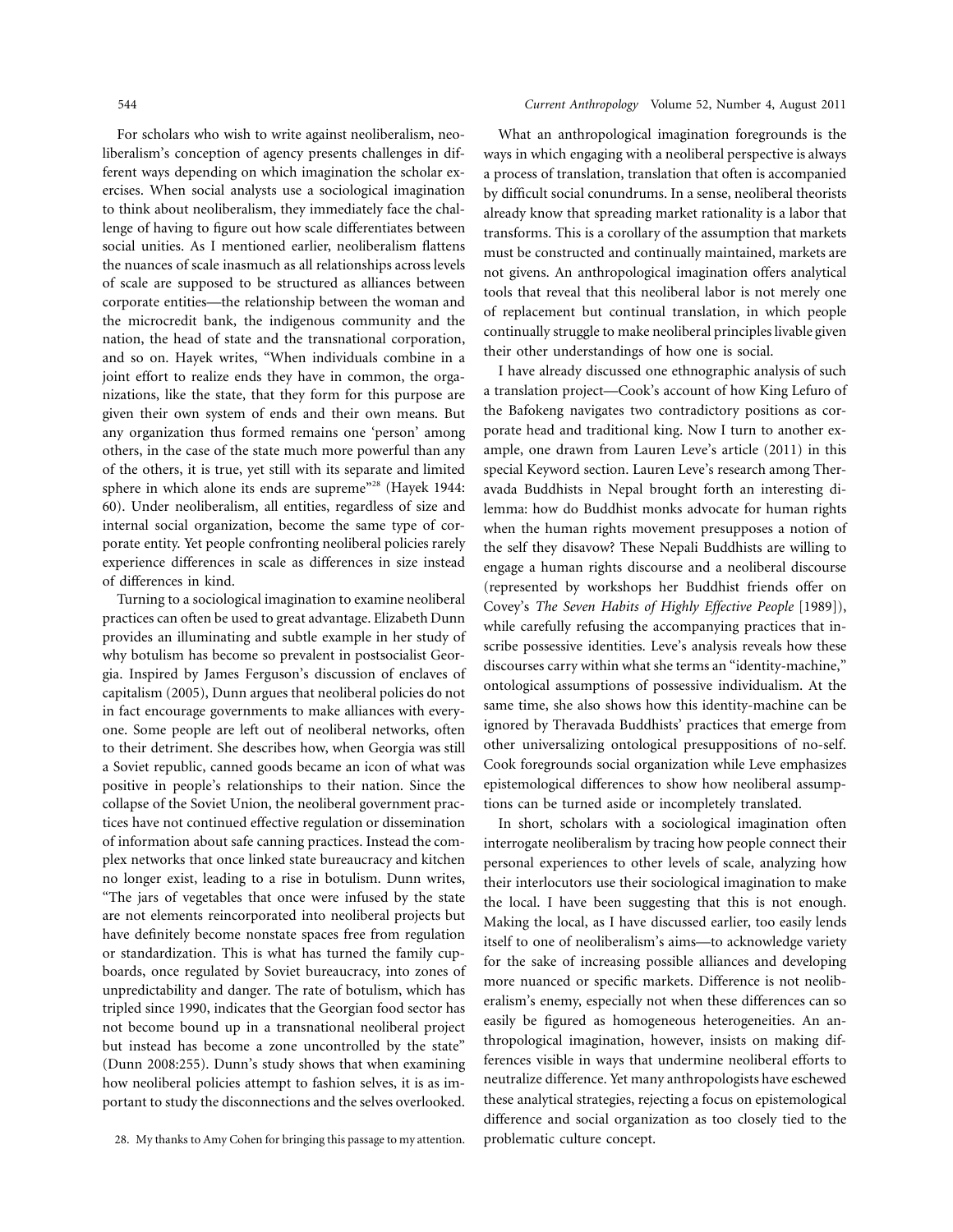## When Anthropologists Refuse to Write Culture

That this move away from culture coincides with the rise of neoliberalism is ironic and even unfortunate since, as Coombe (2005) points out, both neoliberalism and its critics in many social movements have increasingly found culture good to think with. Coombe argues that "under neoliberalism, culture is being repositioned within as well as differentiated from market forces in state practices, international policy-making, and social movements that make strategic recourse to law as they challenge its current limitations" (2005:52). Neoliberal policies increasingly find the culture concept useful for marketing and creating local and distinct markets. At the same time, members of social movements have begun to take advantage of the promise inherent in the culture concept that people require more than the limited connections offered by neoliberal conception of relationships. In short, other critics of neoliberalism have found it useful to speak against neoliberalism by insisting on culture why aren't anthropologists?

When people on the ground engage with neoliberalism, they tend to describe culture as a possession, a move that presents anthropologists with a conundrum. Previously, as Marilyn Strathern argues, an anthropological use of culture "served to condense and summarise a range of understandings about aspects of social life; it was not commensurate with these understandings but an abstraction from them, and thus a figure to the ground of the anthropological endeavour. Anthropologists thereby inverted what they took as the indigenous relationship between the implicit cultural ground of people's lives and the particular understandings (figures) which people explicitly foregrounded. Where culture becomes explicit in people's understandings of themselves . . . this particular relation between figure and ground (and 'anthropologist' and 'people') collapses" (Strathern 1995:171, n. 6).

As long as anthropologists wielded culture while those they study did not, culture could serve the work of distinguishing between the anthropologist's analysis and the people's analysis. Culture was the implicit unifying field—when an ethnographer described a culture, he or she was making the invisible contextual glue known. Strathern points out that culture no longer can do the differentiating work anthropologists require when everyone knows that they have a culture, especially when everyone has culture as a possession.

For most of the history of anthropology, culture has not been a possession. It was often understood as an analytical concept that directed scholars to address epistemological difference and social organization with the same breath. Culture was what anthropologists brought to the analysis so as to examine how selves and sociality are fashioned through perduring practices and assumptions. When the culture concept traveled outside of anthropological circles, however, it gradually came to mean something that selves could possess. Perhaps this is why, at this neoliberal moment, everyone is talking about culture. Culture lends itself to analogies that resonate

both with commodities and with commodified identities. This possibility becomes almost a certainty in neoliberal contexts (see Comarfoff and Comaroff 2009). In addition, there is a potential that when people know they have a culture, they can also claim to choose another.<sup>29</sup> Now that culture is easily treated as a possession, it has become even more insidious and compromising for anthropologists to invoke culture. After all, what culture used to accomplish for anthropologists was only possible precisely because it was *not* a possession but rather an analytical apparatus that we knew that we were constructing (see Wagner 1981).

The ease with which culture can be figured as a possession is not the only dilemma anthropologists confront when others invoke culture. When culture is made explicit, both scholars and their interlocutors can deploy culture as a form of context. Culture becomes a means to make local that which is being constituted as acultural (and often from elsewhere), for example, laws, commodities, human rights, and democracy. Making culture into a context is how the global and the transnational are translated into local projects. Thus, both scholars and their interlocutors often end up using culture for the same scale-making project of refiguring global flows so that they have local effects and local meanings. While culture can be an analytical tool for making objects and contexts local for both anthropologists and their interlocutors, the consequences of this effort will be different for each. For anthropologists, using culture to produce the local can be an end in itself since this task of "re-complexification" (Strathern 1995:168) also serves to challenge the strategies by which the form or object makes itself universal (see Tsing 2005 for a nuanced account of challenges to the universal). In contrast, for people on the ground, producing the local is a means of extending or ending relationships. What is a resounding conclusion for anthropologists proves to be but one step in the process of fashioning connections for their interlocutors in the field. So while both may make the same analytical moves, the practical consequences for each are markedly different. Ignoring the difference between these consequences means ignoring the ethical lesson that anthropologists in the 1980s trumpeted, to be responsible for the labor and privilege inherent to one's perspective.

In allowing the critique of the culture concept to win the day (for the most part), anthropologists are largely responding to how postcolonial contexts have made analyses of agents as cultural especially charged for those writing ethnographies. For many U.S. anthropologists, the pitfalls culture carries with its ethnographic application are too unwelcome. Disquieted by the culture concept, they have chosen to turn to other analytical frameworks entirely instead of continuing to dwell with their unease.

Yet refusing culture carries with it a steep price, since un-

<sup>29.</sup> See Gershon (2006) for an ethnographic account of people who are explicit about having a culture and yet do not treat having a culture as optional or a possession.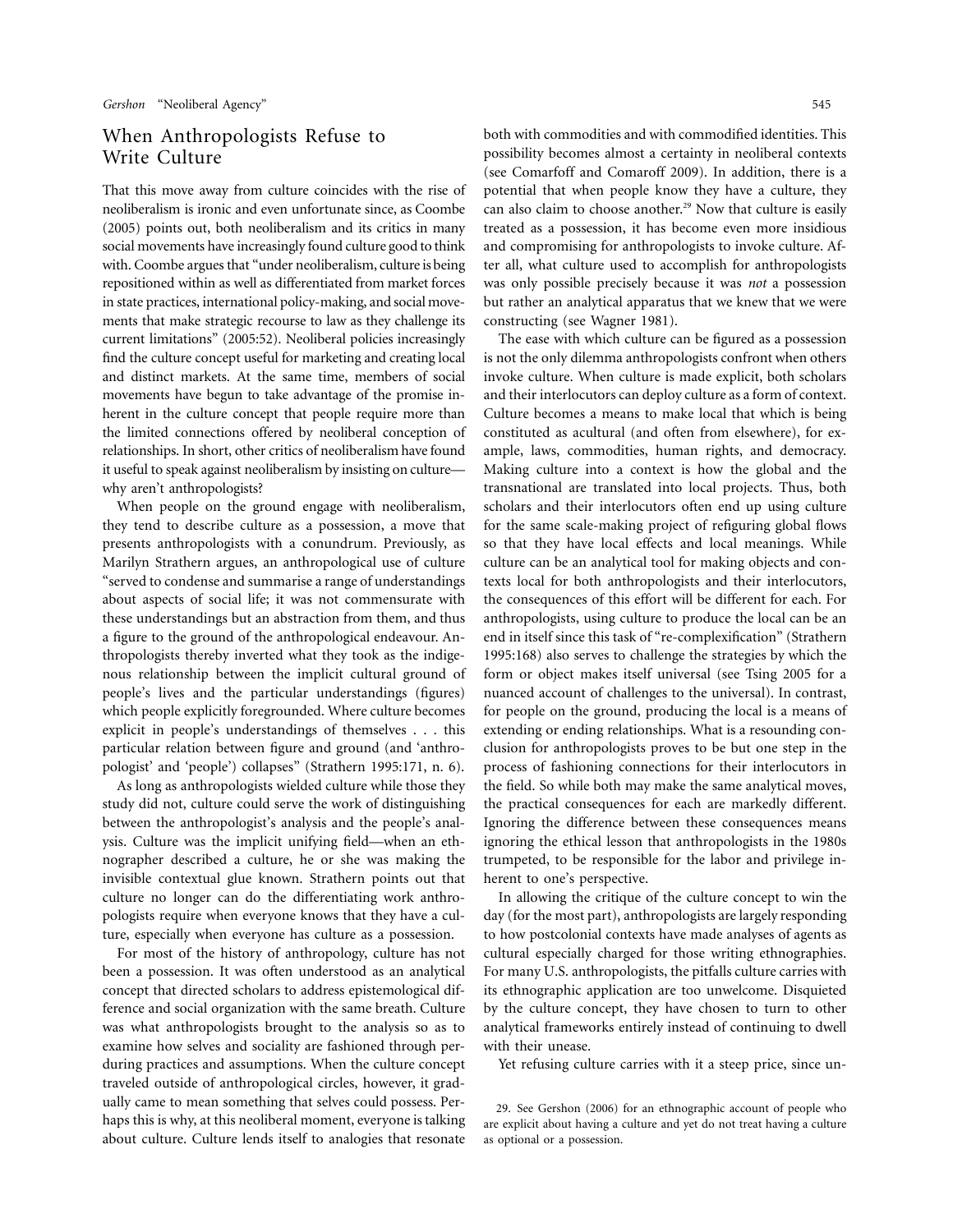derstanding culture has been a useful metonym for exercising an anthropological imagination. Insisting on culture has been a way to insist on epistemological differences. Culture allows one to begin easily with the premise that people on the ground have shared anticipations of when someone is being spontaneous or being reactive (see Wagner 1995). The concept not only explains other people's behavior as intelligible and creative but also as actions that engage with perduring and shared expectations and practices. In other words, culture allows one to start with a discussion of how the social analyst on the ground (i.e., anthropologists' interlocutors in the field) might perceive agency and structure in their own social context. When the ethnographer finds these anticipations of others' behaviors surprising and unexpected, then the ethnographer can begin the work of explanation that differentiates perspectives. Without culture as a touchstone, anthropologists need to find other techniques for deploying their anthropological imagination.

## Toward an Ethics of Imagination

Neoliberal perspectives have restructured what it means to be agentive, to be cultural, and to be relational beings, compelling critics of neoliberalism to rethink old strategies. In this essay, I have been arguing that an anthropological imagination is uniquely suited for delineating where and how neoliberal perspectives fail to provide adequate and equitable ways of living. A neoliberal perspective insists on seeing all social actors, be they people, communities or nation-states, in terms of corporate individualism—a flexible bundle of skills that reflexively manages oneself as though the self was a business. To understand how this premise travels, I have argued that anthropologists should pay attention to social organization and epistemological differences. This in turn could lead scholars to address two of neoliberalism's weaknesses—its misrecognition of scale and its inadequacy as a set of moral guidelines.

When one pays attention to the complexities of social organization, it becomes quickly apparent that this is precisely what a neoliberal perspective overlooks when it homogenizes all actors into corporate forms that endeavor to balance alliances, risks, and responsibilities. Focusing on social organization reveals the fallacies in this assumption by showing in detail the alternative complex hierarchies and structured networks people fashion. Only an eye to social organization shows the ways in which scale matters—that being a head of a family is fundamentally different than being a head of a city.

In addition, anthropologists have found that their interlocutors on the ground often talk about epistemological differences in terms of morality, that discussing what is moral has become a means for evaluating the new forms of social relationships people are constantly encountering.<sup>30</sup> In turning

to morality, people are also pointing out that neoliberalism is too flimsy a set of guidelines for fashioning relationships. Wendy Brown points out that part of neoconservatism's appeal is the moral certainty with which it supplements a neoliberal rationality (Brown 2006). A similar dissatisfaction with neoliberalism's amorality underlies various attempts to remoralize business, such as the fair trade movement. The question, however, is not how to introduce morality to patch the social gaps neoliberalism creates, the question is how moral insights can battle neoliberal policies.

While people on the ground have found an anthropological imagination useful for speaking back to neoliberalism, anthropologists themselves have found it less appealing. I suspect that this is because an anthropological imagination appears to require the culture concept, making this form of imagination less agreeable for contemporary anthropologists. Yet, as Mikael Karlstrom (2004) points out, our interlocutors increasingly find talking about culture to be a useful vehicle for insisting on moral interactions that reject neoliberal expectations. Karlstrom argues that people in Buganda have used culture as an idiom to craft the possibility of a more moral future. Across the twentieth century, Buganda sought to construct and sustain various modes of moral community in the face of disruptive transformations wrought by Buganda's incorporation into global orders of commerce and polity. Enough of them did so by deploying "customary" institutions and practices of social reproduction beginning in the 1920s and, later, the constellation of related conceptions surrounding the "cultural" kingship to establish these as dominant idioms of collective self-representation and engagement with those transformative processes. On the whole, these idioms seem to have enabled Baganda to sustain an aspirational disposition toward their own political and economic future, even in the face of radical postcolonial abjection (Karlstrom 2004:608).

I wish to conclude this essay by suggesting, with Karlstrom, that anthropologists continue to do what we do best and heed our interlocutors. A sophisticated attention to social organization can reveal the impossibility of neoliberal demands that all relations be constructed as though composed of similar entities operating according to similar principles.<sup>31</sup> And a commitment to epistemological difference<sup>32</sup> can open paths for exploring multiple ways to live morally without relying on the bereft guidelines offered by the unhappy union of neoliberal agency and law. Anthropologists have long practiced developing relationships with others that make visible the nuanced and multiple ways in which people explore how to behave well, precisely what neoliberalism undercuts. It is

<sup>30.</sup> This point comes out of separate conversations with Karen Sykes and Mikael Karlstrom, who both suggested that morality is where anthropology should turn.

<sup>31.</sup> See Goodman (2010) for an ethnographically rich example of how social organization undercuts neoliberalism.

<sup>32.</sup> I am not suggesting that anthropologists embrace culture wholeheartedly; I am not writing out of such despondent nostalgia. Rather, I am suggesting that we retain the liberating move that the culture concept contained and continue to make visible the value of the different epistemological stances people on the ground turn to when they wish to speak against neoliberalism.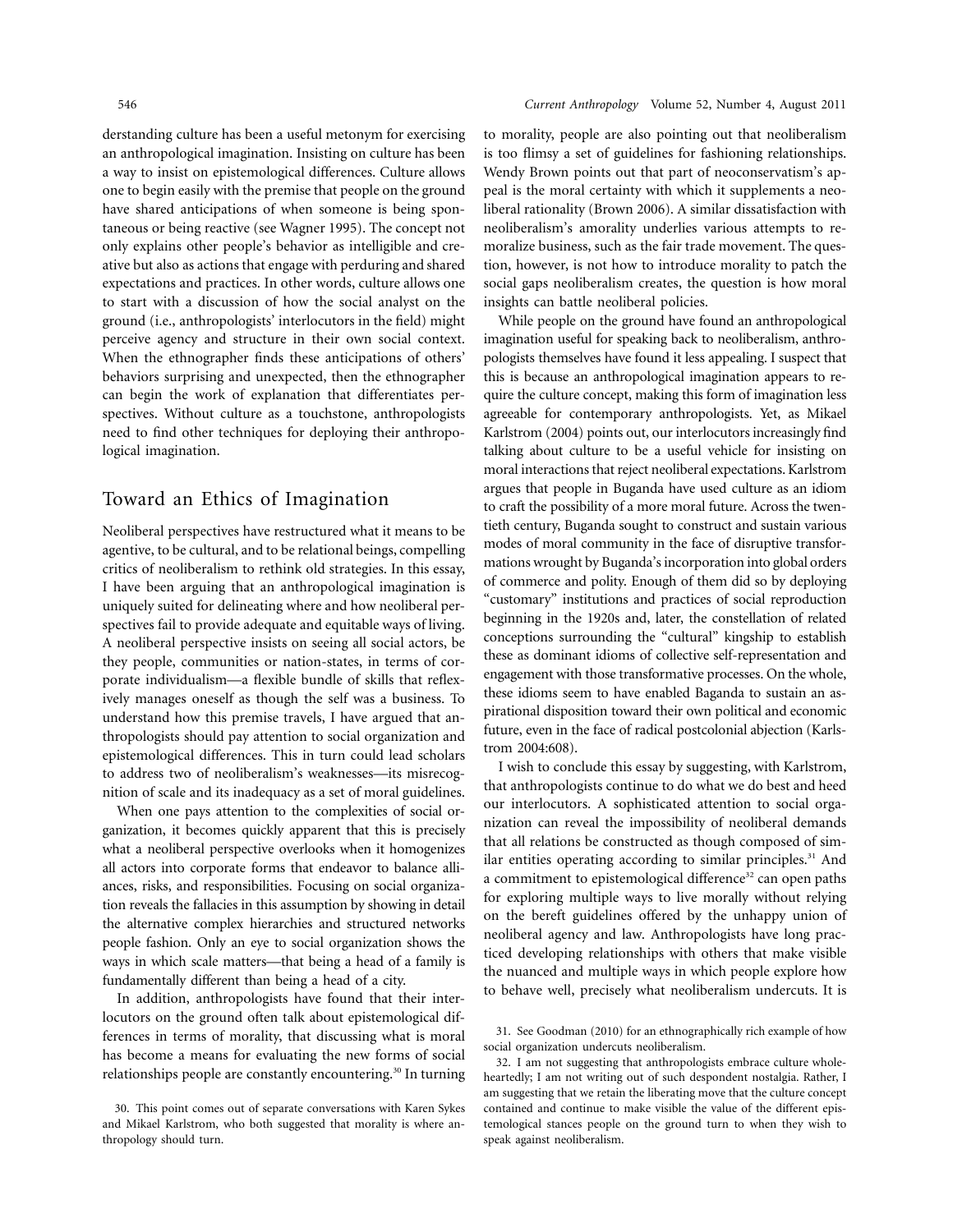time to speak to power what our interlocutors already know about—the moral force of different epistemologies and social organizations, instead of hoping that speaking possibility to power is enough.

#### Acknowledgments

I could not have begun writing this article but for a talk Wendy Brown gave at Indiana University in March 2006.<sup>33</sup> I am also indebted to many people whose conversations and suggestions shaped many of these ideas: Amy Cohen, David Fisher, Jane Goodman, David Graeber, Carol Greenhouse, Mikael Karlstrom, Stuart Rockefeller, Chris Roth, Todd Sanders, Dorothea Schulz, William Schumann, Teri Silvio, Janelle Taylor, and Bonnie Urciuoli. But my deepest debt is to two friends who talked to me late into several nights as I worked through these arguments stage by stage: Melissa Demian and Lauren Leve.

## Comments

#### **Amy J. Cohen**

Ohio State University Moritz College of Law, 55 West 12th Street, Columbus, Ohio 43210, U.S.A. [\(cohen.308@gmail](mailto:cohen.308@gmail.com) [.com\)](mailto:cohen.308@gmail.com). 26 XI 10

Analytical tools have political power. But, Gershon warns, these tools can be wielded quite cleverly by one's political foes. With the advent of neoliberal discourses and practices, Gershon argues that two of the left social analysts' most reliable tools—contextualization and denaturalization—are now used quite seamlessly for neoliberal ends. She proposes a strategy of resistance: against neoliberalism's logic of the self, social analysts who uncover epistemological difference, often articulated by their interlocutors in *moral* terms, can use these "moral insights [to] battle neoliberal policies."

Gershon is, of course, right that contextualization is not its own progressive end. Still, it's a point worth repeating: nearly all contemporary legal scholars engaged with the problem of how to transplant legal institutions insist on attention to "local context," often as a corrective to the draconian and universalizing neoliberal policies of the 1980s. But as Gershon suggests, in our age of global convergence, legal rules are configured as putatively neutral mediums precisely because they *welcome* rather than eschew local difference. Difference becomes a means to facilitate specialization and to enable unequal entities to configure their own comparative (dis)advantage in otherwise common market games.

Similarly, Gershon tells us that to fight neoliberalism, the familiar argument that markets are made will no longer suffice. A long line of legal scholars have endeavored to denat-

uralize the idea of the "free" or "self-regulating" market, arguing instead that this idea masks innumerable redistributive policy choices, all supported and enforced by the state. Most recently, Bernard Harcourt (2008) elegantly interrogated the principle of "natural efficiency," propounded by Richard Posner and Richard Epstein, among others. But to define neoliberalism, Gershon does not turn with Harcourt to the founders of the law and economics movement who laud efficiency as the decisive and, yes, natural principle of public policy. Rather, Gershon turns to a different legal and economic thinker: Friedrich Hayek. Gershon wants us to understand

that foundational neoliberal theorists know all too well that they are creating social orders, and Hayek fully appreciates that markets (like law and language) are produced through social and cultural processes. Even more, he inextricably links his vision of a market order to a particular social construction of the self—a link that Gershon suggests is true of neoliberalism more broadly.

But although Gershon invokes Hayek as a paradigmatic neoliberal theorist, the neoliberal self that she describes diverges from the one Hayek envisions. This divergence has implications for her concluding point about morality. For Gershon, the neoliberal self is marked by its reflexive stance toward itself—a stance that exists before relationships with other human beings. "One is never 'in the moment,'" she explains, "rather, one is always faced with one's self as a project that must be consciously steered through various possible alliances and obstacles." With proper analytical distance, this agent manages itself by constantly weighing and calculating costs and benefits, and making choices based exclusively on these means-ends calculations.

By contrast, Hayek's assumptions about selfhood sharply limit the individual's possibilities for self-transcendence. Hayek argues that we cannot consciously create or even know the abstract mental ordering rules that enable conscious deliberation with ourselves or others. For him, any unitary deliberative self is only an appearance—a cover for a series of cognitive relations guided by a system that operates above and on our conscious thoughts. As we respond to the effects of our mental orders (i.e., what we think and feel) and to the codes of our social orders (i.e., prices, moral esteem, social shame), we are constrained in our ability to deliberately control our mind's activity. Thus, he proposes to limit individual capacity for rational means-ends calculations to circumscribed contexts (hence his critique of planning). Beyond these contexts, the individual "stumbles," relying on tacit structures beyond her conscious awareness, such as the moral and cultural conventions of communities or the experiences of others (see Cohen 2010).

For Hayek, the self is defined as much, if not more, by tacit social processes and evolutionary moral norms than by autonomous utilitarian cost-benefit calculations. One of Hayek's allies thus posed this question: What if the composite social processes Hayek describes combine and evolve in ways that reflect desires for socialist equality rather than markets

<sup>33.</sup> See Brown (2006) for a published version of the talk.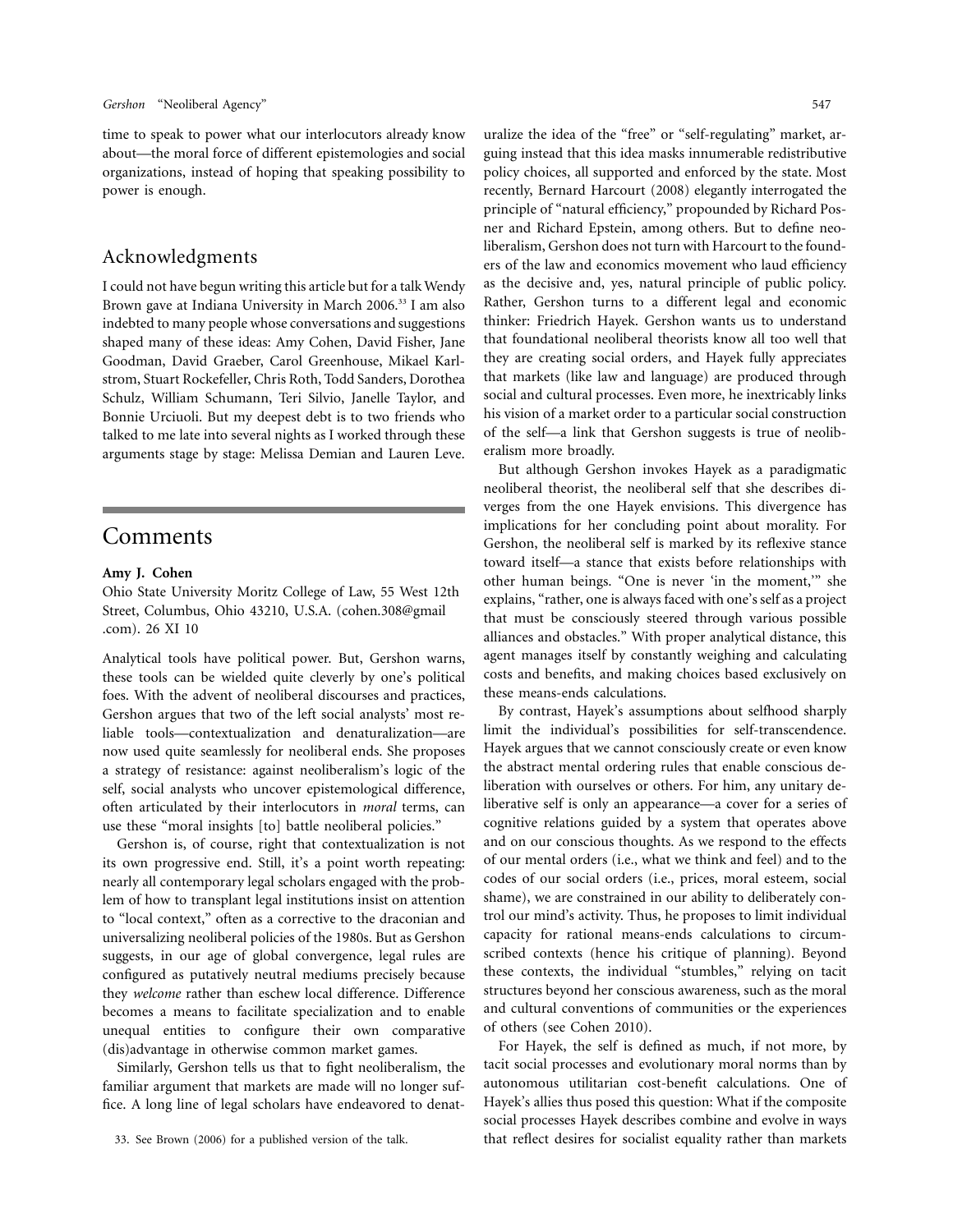(Hartwell 1976)? We could ask the inverse question of Gershon. Once we reposition neoliberalism not simply as atomized and amoral self-interest but rather as a set of ideas and practices that embed particular notions of justice and community, then, as a strategy to respond to neoliberalism, morality becomes indeterminate too. Consider Michael Graetz and Ian Shapiro's (2005) analysis of the repeal of the estate tax (one of the most redistributive features of U.S. governance). Stakeholders who would not benefit from the repeal nonetheless articulated strong moral obligations on behalf of those who would. But this is simply to agree with Gershon that all our conceptual tools are as dangerous as they are powerful.

#### **Karen Ho**

Department of Anthropology, 395 HHH Center, 301 19th Avenue S, Minneapolis, Minnesota 55455, U.S.A. [\(karenho@umn.edu\)](mailto:karenho@umn.edu). 21 III 11

The analytical slippage between "market," "economy," and "neoliberalism," combined with their frequent invocations as the central explanatory contexts of our contemporary moment, creates the scholarly quandary of simultaneously critiquing and localizing neoliberalism while also paying attention to the power of its representation to saturate our temporality. In recent times, anthropological scholarship has struggled and negotiated with these tensions in our encounters with multiple dominant discourses and metanarratives—from globalization and capitalism to finance and neoliberalism. Of course, many of these engagements have been uneven and tempered by the fact that neoliberal discourses mimic, not to mention subvert, anthropological critiques, which is precisely the point of Illana Gershon's important intervention.

What is striking about this article is the explicit recognition and attention paid to the intellectual and political ramifications of the social constructivist agendas and perspectives of neoliberal actors. Specifically, these perspectives do not so much seek to naturalize power by obscuring its cultural origins as they hope to cultivate a continual striving toward an achieved ends–in particular a kind of "rational" market state comprising a particular subject with a "corporate form" of subjectivity. Because local context, not to mention "thinking locally" as a marketing strategy, already constitutes neoliberal approaches, Gershon argues that anthropology's formidable constructivist and decontructionist tools are blunted, as are the calls to particularize neoliberalism's local specificity and uneven effects.

Gershon makes the compelling call that anthropology should focus on "people's epistemological differences and social organization" precisely because neoliberal perspectives ignore and confuse social differences, intricacies, and scale such that everyone is analogized as and understood to be a "commensurate corporate entity." Only by offering multiple per-

spectives and embodied ways of approaching the world—that is, deploying our anthropological imagination—can we differentiate between entities and provide alternative epistemologies, moralities, and accounts of the world.

And yet, Gershon argues that our abilities to do this unsettling critical work have been either discarded or blunted because we "refuse to perform" the "analytical labor" necessary to "write against neoliberal practices," given that emphasizing difference in epistemology and social organization smacks of "the problematic culture concept." She makes the case that anthropologists have not only "ceded culture" to neoliberalism but also that we have somehow lost our analytical bearings "without culture as a touchstone." In voicing this claim, Gershon courageously enters murky and charged waters, in the hopes of engaging her readers in an important conversation about the challenges anthropology faces in its critical and intellectual pursuits. Interestingly enough, while the author questions anthropological ineffectiveness in the face of neoliberalism, the article is actually replete with contemporary examples of an active ethnographic imagination used to demonstrate the incomplete translations and the partial upending of neoliberal claims.

While it is clear that Gershon believes that there is something about the culture concept, or rather, the "liberating moves" contained within it, that gave anthropology its critical edge and intervention, I would like to hear more about what critical formlations culture allowed us to do that we have now lost, and what is preventing us (or not) from exploring social organizations, cultural practices, and differential and multiple perspectives without the mantle of the culture concept. Without naming the specificity of this yearning nor what was effective in the past, we run the risk of romanticism and nostalgia. Moreover, calling for anthropology to re-embody the analytical stance embedded within the culture concept begs the question of whether these approaches can be disentangled from the historically specific tensions and desires that germinated "culture." Can the alternative social worlds documented and desired for the "holistic" purposes of colonialism help to dismantle the master's house, to borrow from Audre Lorde, in the present?

Of course, another generative quandary arising from this article is whether anthropology's analytical problem lies not so much from our distancing from "culture" but rather from our conceptualizations of neoliberalism itself. For example, Gershon explains that in neoliberalism, everyone is understood as an autonomous market actor, enacting a "corporate form of agency" based on a "means-ends calculus" that distributes responsibility and risk such that "all neoliberal social strategies center" around the engagement with risk as a "necessary component" of success where each collective is "responsible for their own futures . . . regardless of their disadvantages and the unequal playing field." Inadvertently, Gershon naturalizes "risk" and "managing risk" not only as neoliberal context but also as the action whereby quintessential and powerful neoliberal actors achieve success.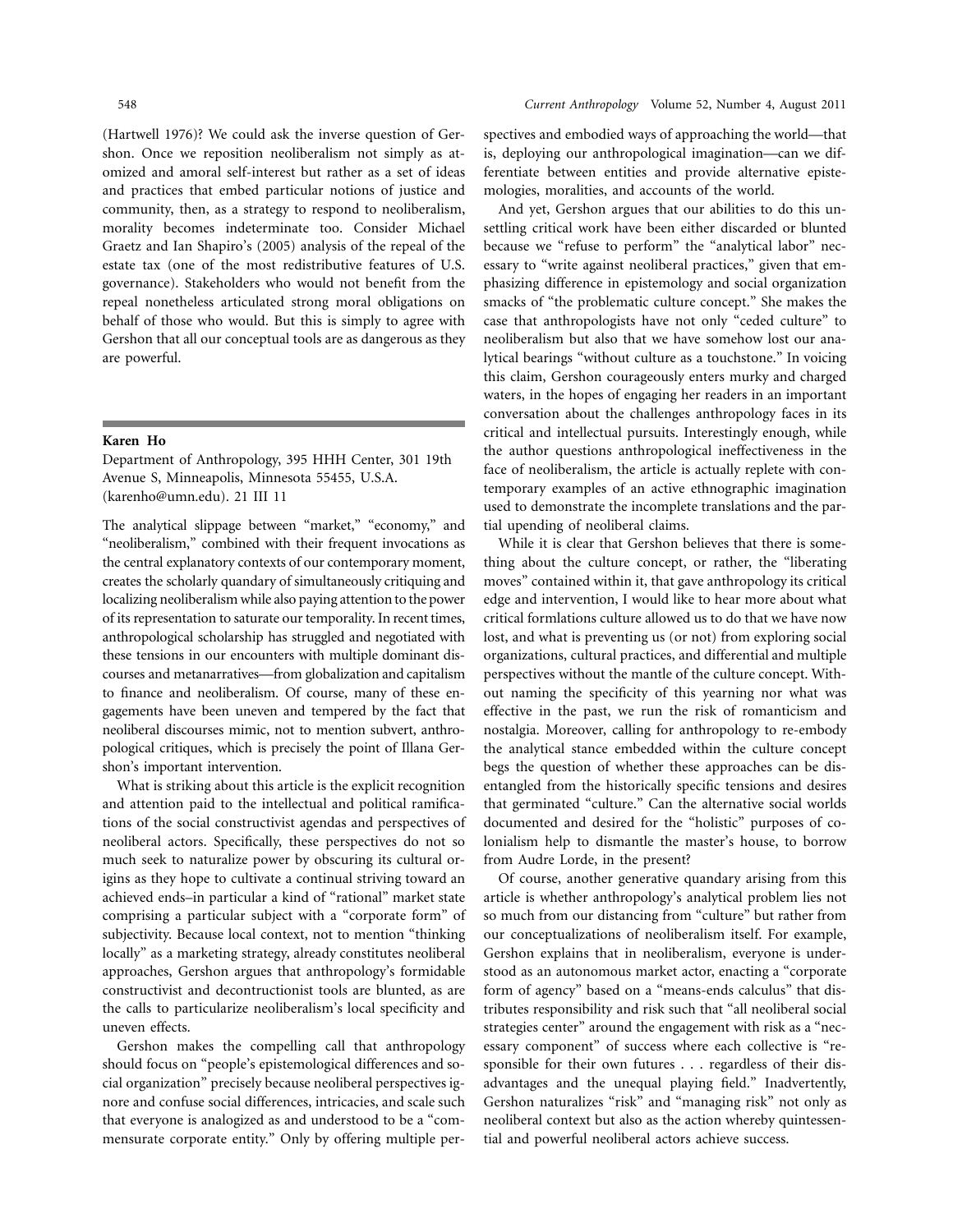While I agree with the influence of this conceptual apparatus, I also argue that these financial norms and ideological assumptions (the acceptance of the economic equation of "risk reaps rewards" or the generalized assumption of an everincreasing risk society) have been problematically incorporated into the anthropological toolkit. For example, despite the overwhelming logic that powerful financial actors centrally engage with risk and that it is through risk-taking that they reap and justify huge rewards, I have found that Wall Street just as often outsources and evades risk, strategizing and organizing their practices through expectations of *subsidy*. For example, throughout my fieldwork on Wall Street in the late 1990s, I heard Wall Street bankers and traders already claiming to be too big to fail—they were too globally interconnected, complex, and/or powerful to fail. Whereas most mainstream narratives assume that the massive government bailout of Wall Street was a state of exception necessary to prevent depression, Wall Street, against its own proclamations and self-representations, has actually long operated under the assumption of subsidy. Many of my informants, for instance, point to the Mexican peso and Latin American debt crisis (which they frame as a New York bank crisis as their banking debts were rescued by the Brady plan) as the turning point of Wall Street's new consciousness and shift in risk expectations whereupon default came to be understood as outsourced, from Wall Street outward.

In this context, Wall Street investment bankers have defied this neoliberal logic, which academics (and themselves) continue to presume they uphold. From the "center," then, the use and concept of risk are more complex, diverse, and fraught than common rhetoric has it. Can managing and engaging with risk, then, be taken for granted as a social fact? I therefore would push the author's argument further and make the case for unconsolidating neoliberalism as a coherent set of practices. Critiquing neoliberalism's limits at the site of "implementation" presumes that from the "source," neoliberalism is constituted by a similar set of projects, albeit differentially operationalized. While Gershon focuses on anthropology's discarding of the culture concept as that which ungrounds us (by allowing us to inadvertently participate in neoliberalism's globe-making reconceptualizations because we do not have an explicit or perhaps systematic approach of our own to counter), it is important to recognize that accepting the powerful accounts of neoliberalism at face value also reproduces neoliberal agency.

#### **Todd Sanders**

In this bold and engaging essay, Ilana Gershon challenges anthropologists to reflect on some big issues that have long animated our discipline: similarity and difference; scale and

context; parts and whole; the (im)possibility of critique; the relations between anthropological models, our interlocutors' models, and the phenomenal world; the work that different analytics and scholarly imaginations can and cannot do. At its broadest, the essay speaks to the question that anthropologists have forever asked but never answered once and for all: What is anthropology, and what does it study? These issues are addressed through a specific concern that U.S. anthropology has lost its way and requires redirection.

A specter today haunts anthropology, Gershon suggests, the specter of neoliberalism. It saturates our world, doing bad things to good people. Anthropologists know this and wish to critique it. Yet, she continues, neoliberalism also saturates the discipline, which is patently part of that world. Neoliberalism's core tenets and its revamped *Homo economicus* concepts of self, relations and agency have seeped in unannounced, uninvited and unnoticed—enfeebling anthropology's formerly powerful critiques. This disciplinary brownout has several causes, says Gershon, key among them anthropology's abandoning of the culture concept and its corollary of epistemological difference. Armed with culture and the knowledge that things could be different, anthropologists could speak "possibility to power." Without culture and sustained attention to epistemological difference, however, anthropological critique has been dampened. To reengage anthropology's critical imagination, Gershon argues that we must reset the discipline's analytic sights, if not on culture, then on something very much like it. (And also on social organization, which due to space limits I won't discuss.)

There is much to like about this essay. I particularly appreciated Gershon's deft unpacking of neoliberalism, its insidious creep and its effects on some of anthropology's longstanding concerns. One of the essay's more provocative suggestions is that anthropology needs a resounding refocus on epistemological difference—not quite "culture" but close—in order to re-enable its critical faculties.

There are several reasons that anthropologists, many of them anyway, abandoned the culture concept. One is because, as Gershon rightly notes, when the whole world adopted culture as a thing and not an abstraction, culture lost theoretical purchase: "culture" rendered culture could no longer do the work anthropologists required of it. Another is that, in dwelling on cooperative meaning-making, epistemological difference and translation, culture depoliticized, masked, and even denied the power-laden contexts of its own production (Asad 1979; Keesing 1987). This given, I imagine some readers will be puzzled by calls for a return to epistemological difference or culture as a means to repoliticize their projects. For these, culture and kindred concepts are part of the problem not its solution. Nor is it necessarily culture or bust: there are other models available—a whole world of anthropologies (Restrepo and Escobar 2005)—for how critical anthropological imaginations are possible, even potent, without culture or epistemological difference as their guiding beacon.

I understand Gerhson's discomfort with certain uses and

Department of Anthropology, University of Toronto, 19 Russell Street, Toronto, Ontario M5S 2S2, Canada [\(todd](mailto:todd.sanders@utoronto.ca) [.sanders@utoronto.ca\)](mailto:todd.sanders@utoronto.ca). 7 XI 10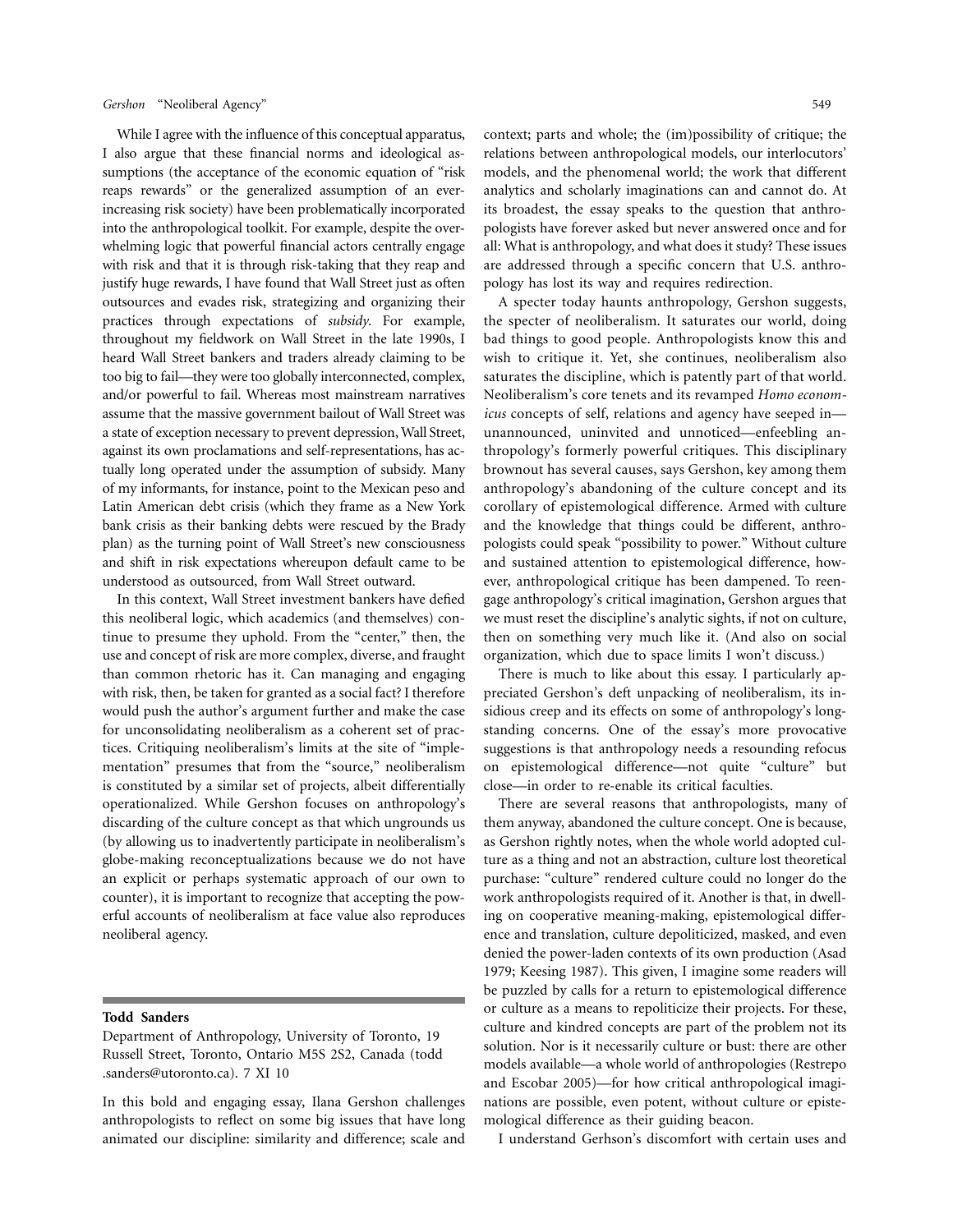abuses of the sociological imagination, particularly those manifestations populated with flat, cookie-cutter (neoliberal) subjects, relations, and instrumental and corporate rationalities. Yet countering with epistemological difference is not without risk. One could point to many unfortunate examples (her essay is not one) that celebrate difference just because. The good news is that much of today's anthropology, certainly its best, unfolds somewhere between these two extremes, exercising neither strictly a sociological nor an anthropological imagination as Gershon delineates them. It is a fine balancing act to be sure, and never a simple one, but countless U.S. anthropologists work productively in this in-between zone: Charles Piot's influential *Remotely Global* (1999), to mention one, elegantly engages simultaneously with West African dividuated selves and a complex, changing global political economy. Other recent anthropological literatures, on say witchcraft, similarly attend to the ways alternative (im)moralities and epistemological positions emerge and sustain themselves in conversation with broader projects such as neoliberalism and globalization, and sometimes even critique them (e.g., Ferguson 1995; Sanders 2001, 2008; Whitehead and Wright 2004). Epistemological difference may never have actually left the discipline, not entirely, even if its expressions are continually shifting.

Finally, on a related note, I would have enjoyed more discussion of the ways anthropologists have been productively thinking around, through and beyond culture over the past few decades. Assemblages, networks, -scapes, hybrids, ontologies, the imaginary and imagination all spring to mind. Each promises to regrind our discipline's analytic lenses in its own image, and each, in so doing, provides further answers to the question of what anthropology is and what we should study. It would be interesting to know whether any of these analytics, or perhaps others, might do the work Gershon imagines is required. But whatever the case, her essay provides a welcome intervention into our discipline's long conversation with itself about itself.

#### **Karen Sykes**

Social Anthropology, University of Manchester, 2nd Floor, Arthur Lewis Building, Oxford Road, Manchester M13 9PL, United Kingdom [\(karen.sykes@manchester.ac.uk\)](mailto:karen.sykes@manchester.ac.uk). 12 I 11

*For disciplinary reasons, we now refuse to perform the analytical labor that might be one of the most effective ways to write against neoliberal practices. Note that I am calling for a return to an anthropological imagination, not a return to the culture concept. I am suggesting that anthropologists need to find techniques for continuing the unsettling analytical work that culture used to accomplish for anthropologists by compelling us to pay attention to*

*epistemological difference and social organization simultaneously.*

(Gershon Keywords essay)

Gershon's words are brave in our times. It has been a challenge, then, to write this commentary just weeks after the streets of London have been filled with student protestors, all of whom showed their distrust of a neoliberal governance tool known as "austerity measures." Until recently, many of these students were either apolitical or interested only in issues-based politics. Now, they have organized themselves through social networking sites and coordinated their action over mobile phones on which they also had saved contact numbers for family solicitors. Importantly, the students have expressed a specific political vision. They said they sought fair access to education, a key institution of the liberal democratic state. They held a sit-in adjacent to the figure of Bentham, and argued that fair access to education provided the greatest good for the greatest number of people. They demanded the liberty to protest freely, without creating harm to others something Mill supported more clearly than any other liberal philosopher of his day. The popular press suggested that the protestors had reinvented nineteenth-century political liberalism for the twenty-first century, and used it to raise the political consciousness of a new generation. In reflecting on these recent weeks, I have wondered, Is this protest an example of the kind of neoliberal agency that Gershon seeks? I confess I cannot be certain whether it is or is not.

The first problem is that I am unsure whether Gershon's vision of neoliberal agency would be a definition or a solution for the current political situation. Gershon's purpose in writing is not clear. Her aim shifts because she rejects "local" theories of agency as parochial in order to outline the universal neoliberal theory and demands to be judged for her critical ability to outline a vague notion. Have anthropologists really generated flat, locally bound descriptions because they failed to keep their eye to the universal while they interpreted ethnography? To my mind, the better anthropological explanation tracks between universal and local, or between general and specific knowledge, wherein specificity of insight lends credibility to general knowledge, and local knowledge holds the grains of universal wisdom. Perhaps that is why the students found inspiration in Mill, Bentham, Smith, and their contemporaries; they were proponents of inductive reasoning and argued about the specificity of their claims.

The second problem is that Gershon's broad scope does not allow her to support her judgments about liberalism, individualism, or agency. I struggled with footnotes that claimed that English liberalism was "economic," whereas liberalism in the United States was "political." The main text mistakes "possessive individualism" for an economic idea rather than being a political theory grounded in "the proprietorship of the self." One of its main tenets is that selfownership should be demonstrated by a personal ethos composed of good manners, the skillful use of social etiquette,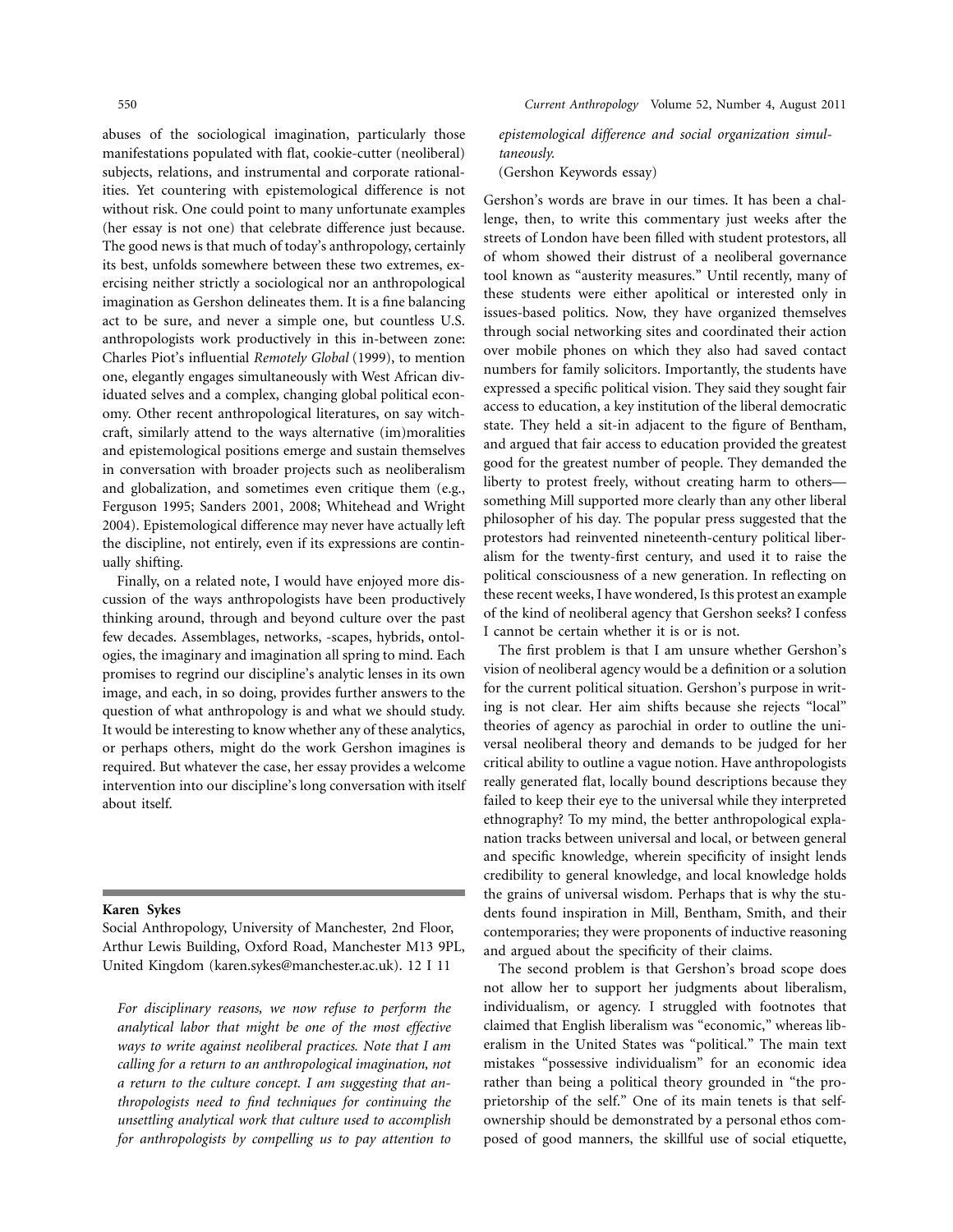and expert business knowledge. The use of the concept of "agency" to explain social action flourished with the advance of the neoliberal era, which is reason to doubt its critical force (Gregory 2009). It is unclear why Gershon does not discuss economic anthropologists' many helpful concrete analyses of economic agency.

On the whole, the essay reproduces neoliberal ideology by supporting it with only deductive reasoning. Is this social science, polemic, or journalism? Gershon wants to reinstate the critical punch of cultural anthropology by resurrecting the anthropological imagination, but she cannot because she has no target. She claims that the anthropological imagination should illuminate social alternatives and possibilities, but her argument follows a different course than the path that she advocates. She supplants an anthropological discussion of concrete social relations in which political purposes are realized with the claim that neoliberalism is a universal form. This formless idea is pulled from the writings of political theorists who lack the anthropological imagination to see how questions of neoliberal agency are raised out of lived experience. How can we recover the anthropological imagination from these? Another question arises for me. While her favored theorists each have name recognition (like a trademark), is scholarship that depends on brand identity better than an exercise of neoliberal agency? Too much is at risk in scholarship that validates general claims about neoliberal ideology with artful statements, as if project-managing academic resources.

#### **Susan Wright**

Educational Anthropology, Danish School of Education, Aarhus University, Tuborgvej 164, 2400 Copenhagen NV, Denmark [\(suwr@dpu.dk\)](mailto:suwr@dpu.dk). 26 I 11

Raymond Williams's (1976) attention was initially drawn to keywords when he returned to Cambridge after the Second World War and found people using "culture" in ways he could not recognize or fathom. He identified that at moments of intense political-economic change, keywords shift, stretch, or even invert their meaning. Since the 1980s, "neoliberalism" heralded such transformations. Keywords rarely shift their meaning in isolation but rather in conjunction with others in the formation of what I have called a "semantic cluster." Gershon's study exemplifies this: in the neoliberal era, a new concept of agency arises alongside changing ideas of individual, reflexivity, competition, alliance, autonomy, social organization, and culture.

Two further characteristics of keywords could enhance Gershon's study. First, Williams argues that, as keywords acquire new meanings, they do not shed old ones. Historically, keywords accumulate meanings, and even when one is dominant, others are still available and can be reasserted. Second, Gallie (1956) showed that keywords are "essentially contested concepts"; that is, they never acquire a closed or final meaning. Hall (1988) drew on Gramsci's ideas to explore how in 1980s Britain, new meanings of keywords, with their associated ideologies about the organization of society, gained dominance yet even when they appeared hegemonic, could always be contested. While Gershon's study of the semantic cluster around agency is an exciting and useful clarification of neoliberalism, I find her suggestion that neoliberalism has taken over and closed off anthropological ideas of culture frustrating. She seems to argue that this keyword has been given a final and uncontestable meaning in neoliberal discourses rather than seeing its historically accumulated range of meanings as a resource for advancing alternatives. This leaves her little space or hope of contesting currently dominant ideas of culture and few resources for achieving her goal of reasserting the potential of the anthropological imagination to advance political critique.

Gershon makes a very strong argument that neoliberalism depends, first, on people seeing themselves as a bundle of traits and skills—improvable assets—that they own and manage as a business. To manage themselves, they take a reflexive, distanced stance, seeing themselves as a project to be steered to success or failure through their own agency. Second, all entities, whether individuals, organisations, communities, companies, or nation states, regardless of size and internal organization, are regarded as the same kind of corporate agent. "Alliances" are forged between these entities across scale, as if they were commensurate corporate agents, each an autonomous market actor, rationally deploying assets and calculating risks.

Gershon frequently contrasts liberal with neoliberal notions of agency to highlight shifts in the meanings of keywords. For two of the words in this semantic cluster—reflexivity and alliance—this approach could be taken further. Workers' reflexive ability to be an improvable subject, constantly enhancing their skillset to meet the employer's requirements, focuses on adjusting the self to comply with the unquestionable demands of an environment. In contrast, anthropologists reflexively analyze their interactions in fieldwork not just to adjust their own behavior but to understand and act on the context. We often use this analysis to minimize our impact; but anthropologists can equally make reflexive analyses of their workplaces with the active intention of deploying their agency to achieve alternatives to neoliberalism (Wright 2004). Thus, "reflexivity" is a contestable term, and anthropologists should sustain their own meaning and not concede dominance to a version that constrains critique and action.

It is unclear why Gershon uses the term "alliance" for the rational calculations and agreements safeguarded by law, which are usually referred to as "contracts." This word is also shifting meaning in neoliberal contexts. In "classical liberalism," two parties were equally free to enter into and end a contract, whereas in "new contractualism," where marketized states enter contracts with service suppliers, the parties are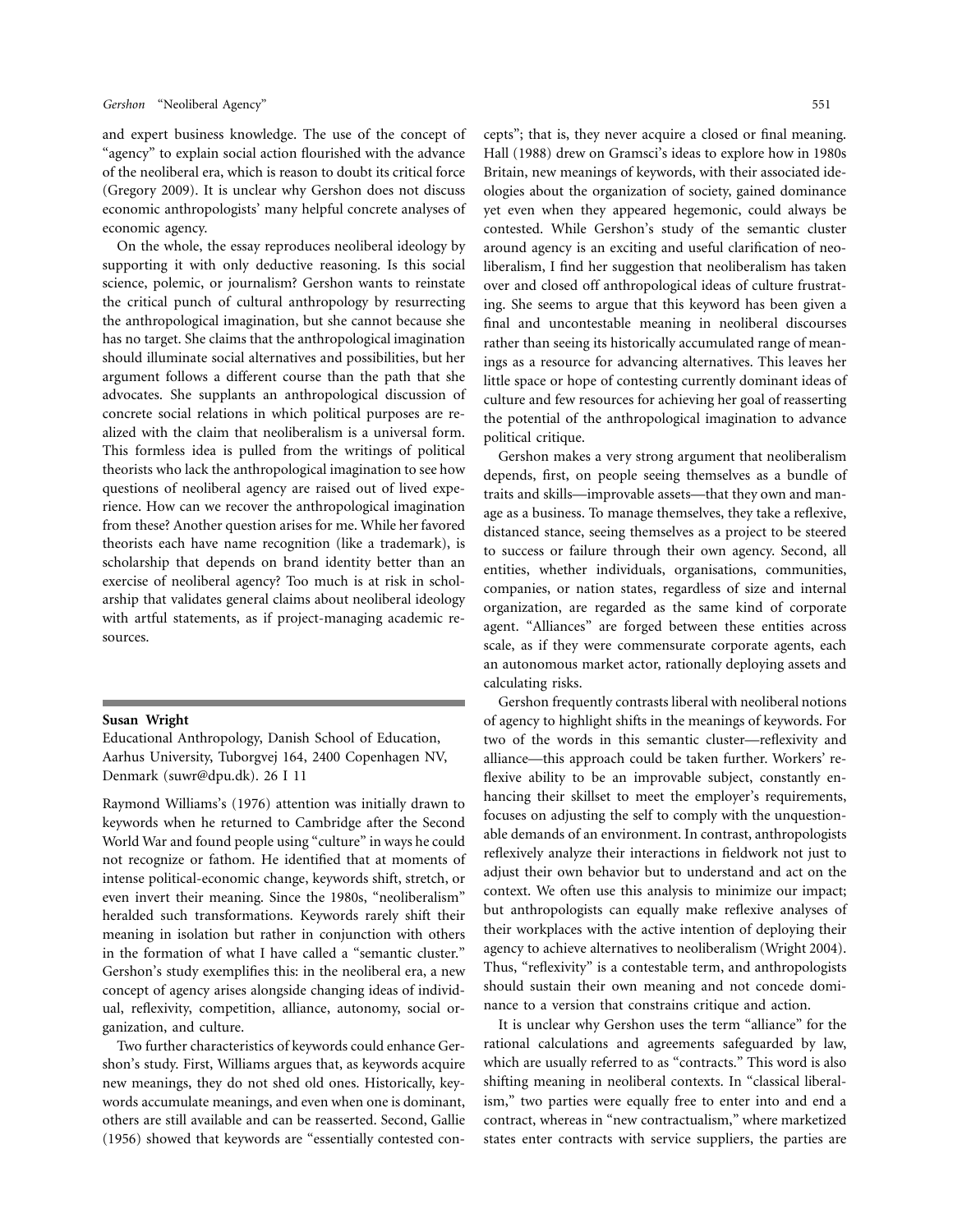often not free and equal (Davis et al. 1997; Wright and Ørberg 2008).

Gershon concludes that neoliberalism has redefined culture as a possession of individuals and communities while anthropologists have abandoned "culture" and their particular approach to political critique. I disagree. The idea of people "having" a culture was originally a radical anthropological idea in opposition to colonial ideology, which our interlocutors learned was a positive attribute to mobilize in struggles against exploitation (Turner 1991; Wagner 1981). As that idea lost critical purchase, the key anthropological question shifted to, "Who is defining culture for whom with what effects?" (Wright 1998). This is still a powerful tool for analyzing how emergent elites use neoliberal agency to assert control of "cultures" and their resources. Gershon quotes an example: the king of Bafokeng recasts "his" nation as a company, enters contracts, and controls the platinum royalties. Rata (2000, 2010) offers a parallel between a similar New Zealand Maori elite leading neotribal corporations, and the elite leading "enterprise universities" who broker contracts over access to "knowledge" as an economic resource. Anthropologists can use "culture" to analyze emerging forms of power by identifying the particular people and actions of these new elites, how they claim the power to define and act on behalf of a culture/people and its resources, and who is silenced and marginalized.

# Reply

I miss being uneasy about culture. These comments, though, have helped me realize that it is the unease I miss most, the constant attention to how to be as responsible as possible as one engages with other practices and other perspectives. It is not the culture concept that I miss. In part, I do not want the culture concept back because it is notoriously slippery as a strategically deployed shifter (Urciuoli 2008). Culture's multiple meanings have made it too easy in the past to overlook social organization in lieu of symbolic interpretation, for example. And it is the very multiple meanings that can so easily accompany culture that make its return as an analytical concept particularly undesirable for me.

What does it look like in this neoliberal moment when an anthropologist is nostalgic for culture? Ulf Hannerz has provided a helpful example in a recent *American Anthropologist* piece, in which he was asked to discuss the future of anthropology as a discipline. He argues that anthropologists ought to brand their discipline as focused on cultural diversity in the all too aptly titled "Diversity Is Our Business" (Hannerz 2010). Hannerz's call is a pragmatic one, and these days, being pragmatic all too often means being neoliberal. He argues that anthropology is losing out as universities restructure according to neoliberal principles but that as a discipline it need

not. Anthropologists could be more attentive to what they have to offer potential publics; they could provide the compelling accounts of difference that appeal widely in these market-driven times. He says (and here I quote at length because I want to show his insistence on political savvy): "I would argue that anthropology needs to cultivate a strong brand. Those who feel ill at ease with that term, thinking in its crassness it sullies their noble scholarly pursuits, can perhaps just as well continue to call it 'public image' or even just 'identity,' but in times of not just neoliberal thought but also of media saturation and short attention spans, it may be that 'brand' is a useful root metaphor, a word to think with in the world we live in" (Hannerz 2010: 543). Hannerz calls on anthropologists to recognize that there is a space for culture and its analysts to thrive in a neoliberal world, if anthropologists would be willing to discipline themselves into being the right kind of diversity-promoting expert. In Hannerz's account, culture has none of the ability to undermine the neoliberal perspective. On the contrary, culture easily becomes valuable or strategic currency in these hard economic times, providing anthropologists avenues for creating new productive alliances within the firmly corporatized university and possibly with other corporations as well. My account of neoliberal subjectivity makes this a predictable turn anthropologists can take (although for me personally an unwelcome and unwise one).

To me, Hannerz's intervention is a good example of why it is worth creating a heuristic model of the neoliberal self to gain some purchase on how culture, that slippery shifter, has lost its previous power (if the term ever had it) to undercut social inequalities and now often is used in the defense of various inequalities. What culture can offer has become a political issue, and there is a clear and troublesome niche for cultural diversity within a neoliberal perspective (see also Comaroff and Comaroff 2009; Hale 2005; Urciuoli 2009). Yet if anthropologists keep in mind what constitutes the neoliberal self as they contemplate turning cultural diversity into a brand, they will notice that anthropologists, or perhaps even academics as a whole, are not often the kinds of experts neoliberalism requires (see Good 2004; Lave, Mirowski, and Randalls 2010; Mirowski 2011). Mirowski in particular points out in detail that academics committed to basic research rather than pursuing knowledge in the service of capital are not wanted or welcome within a neoliberal market place (Mirowski 2011). Should diversity become our business, as Hannerz suggests, what would be the cost of selling cultural difference—will anthropologists being pragmatically neoliberal remain anthropologists first or become newfangled marketers and entrepreneurs using anthropological lingo?

So despite some of my commentators' suspicions, I am not calling for a return to the culture concept. But letting go of culture should not mean letting go of the analytical work that culture used to encourage—the study of epistemological difference and social organization. A return to taking radical epistemological difference and social organization seriously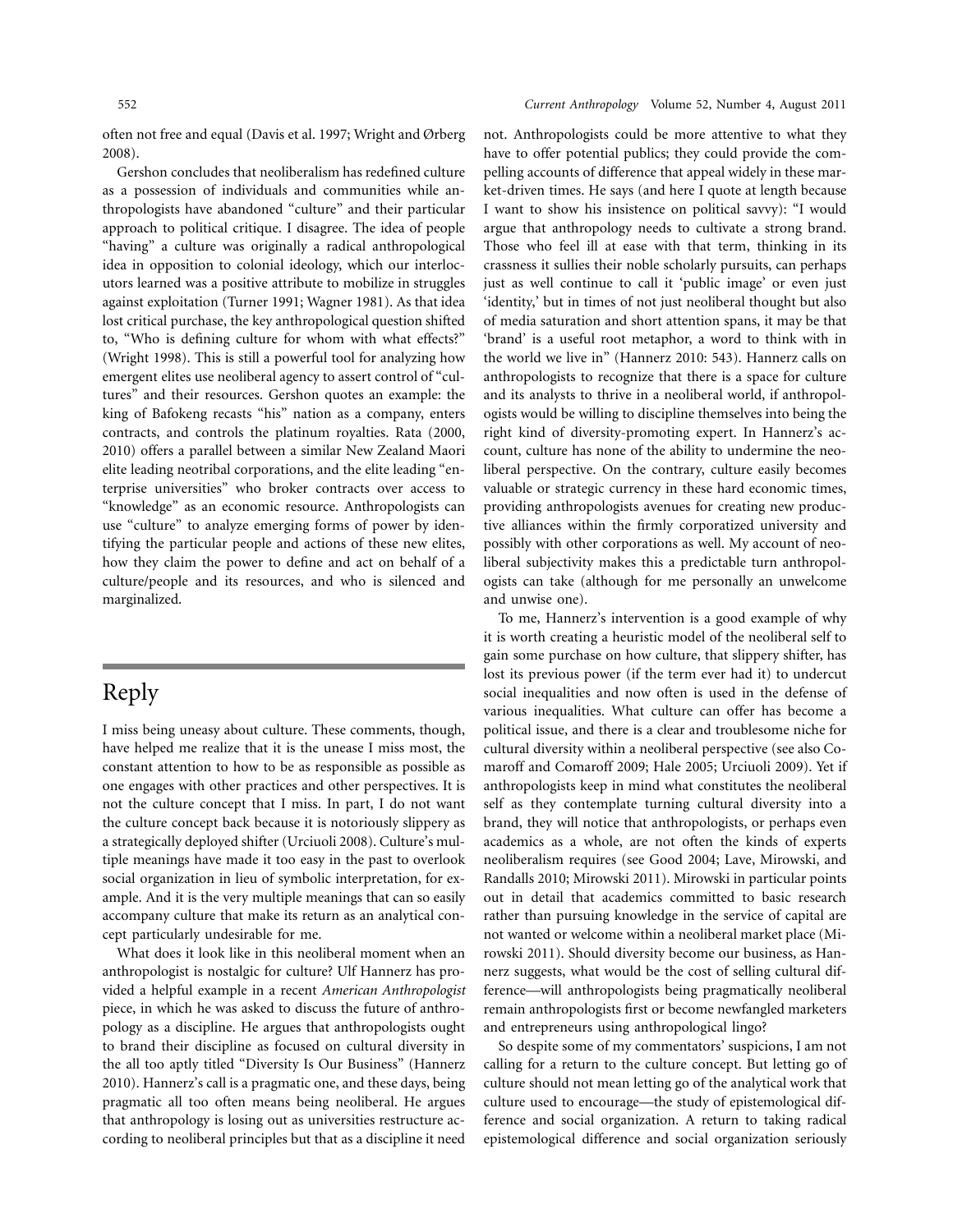(and, importantly in the same breath) is *not* a return to culture. Hannerz shows us what a return to culture would look like nowadays. Epistemological difference and social organization are the analytical tools that can shed light on how confining a neoliberal subjectivity can be and how empty and deficient a neoliberal perspective is for anyone faced with the moral complexities of everyday life. These are tools that can reveal alternative ways to live, but I would caution against wielding them separately. One cannot wield difference without organization, and vice versa. My commentators were silent on social organization, yet I consider social organization to be a crucial retort to neoliberal perspectives that begin by denying the existence of society except as a collection of autonomous individuals. A focus on social organization can counter the neoliberal techniques that are becoming increasingly scale insensitive, flattening all social unities into a hodgepodge of corporate individuals misrecognized as equivalent.

Todd Sanders thoughtfully raises the possibility that there are other terms, handy one-word nouns, emerging in anthropological discourse that I might consider—assemblages, hybrids, networks, ontologies, social imaginaries. I do not want to churlishly reject all these nouns; I certainly do not in my other writing. Yet I am concerned that many of these terms—assemblages, hybrids, networks—while not always scale insensitive, are too frequently invoked in ways that are, especially when they are not linked to a rigorous analysis of social organization. But there is also another pressing ethnographic concern anthropologists face these days that culture never helped us address particularly well (see Sperber 1985 and Bowman 1997 for a discussion of why). How do people from different perspectives communicate and interact? How are the boundaries between these different perspectives negotiated and reinforced? When and how does conceptual and material exchange take place or fail to do so? Assemblages, hybrids, networks, and imaginaries all presume this may be occurring yet do not encourage attention to substantively different perspectives and practices as objects of analysis. And yet this is the minor miracle that social analysts are surrounded by as people, resources, and objects circulate.

Karen Sykes opens her comments with the urgency of the current political moment, with UK students protesting recent government decisions to make every student an entrepreneur maximally responsible for their education, recast as students' efforts to forge for themselves improvable traits and skill sets. Our political context haunts our sentences, no matter how  $\rightarrow$ much we may try to address future publics with different historical trajectories and knowledge. I wrote the first draft of this article in January 2007, and had finished major revisions before the financial crash of 2008, well before Obama was elected, or protests in the Middle East. On my mind wa how to explain the logic of such successful politicians such as George W. Bush in ways that spoke to the subjectivities he and others presumed, not just the public policies instituted. I endeavored to create a heuristic model that described a concept of the neoliberal self necessary for implementing cer-

tain government strategies, corporate practices, educational policies, and laws.

The neoliberal agency I outline is, as Susan Wright points out, a composite heuristic of other concepts with their own historical trajectories, not necessarily a thing out there in the world (although derived from my own and others' ethnographic insights). As both Amy Cohen and Karen Ho remind us in different ways, these composite heuristics often come up against reality in productive but unexpected ways. Cohen reminds readers that the neoliberal self I outline has historical antecedents in Hayek's writing but is not the same self that Hayek imagined. Hayek's philosophical and economic models could not be implemented wholesale into people's daily practices. Even with a founding thinker of neoliberalism such as Hayek, there was translation work that had to be done to fashion a neoliberal self that interacts with others. A self that is a mystery to itself is not so easily absorbed into a neoliberal marketplace as a self that is consciously managing itself as a set of traits and assets to be brought into the market.

Karen Ho points out that this heuristic self is manipulated by Wall Street firms in ways that often seem to both reinforce and undercut the very principles by which selves are meant to form relationships. Yes, there should ideally be a balance of risk and responsibility, yet an economically savvy trading firm will export risk and will ensure that they as a corporation do not have to abide by the principles they espouse for others. This is an all too familiar strategy for scholars of social power—heuristic models exist in part to focus attention to precisely the strategies that will distort the model, that can be stretched imaginatively through people's political and economic machinations. Ho points out, and I agree, that this model of a neoliberal self is never fully present in a particular context, that some aspects will be foregrounded and expanded and others distorted or undermined. Yet the model remains useful precisely as a reference point for the analyst to interpret how and when people's practices and their models are at odds, exploring the consequences of this tension.

—Ilana Gershon

## References Cited

- Adkins, Lisa. 2005. The new economy, property and personhood. *Theory, Culture and Society* 22:111–130.
- Asad, T. 1979. Anthropology and the analysis of ideology. *Man* 14: 607–627. [TS]
- Astuti, Rita. 2000. Kindreds and descent groups: new perspectives from Madagascar. In *Cultures of relatedness: new approaches to the study of kinship*. Janet Carsten, ed. Pp. 90–103. Cambridge: Cambridge University Press.
- Barth, Frederik. 2002. An anthropology of knowledge. *Current Anthropology* 43:1–18.
- Battaglia, Debbora. 1999. Towards an ethics of the open subject: writing culture in good conscience. In *Anthropological theory today*. Henrietta Moore, ed. Pp. 114–150. Cambridge: Polity.
- Bowman, Glenn. 1997. Identifying versus identifying with "the Other": reflections on the siting of the subject in anthropological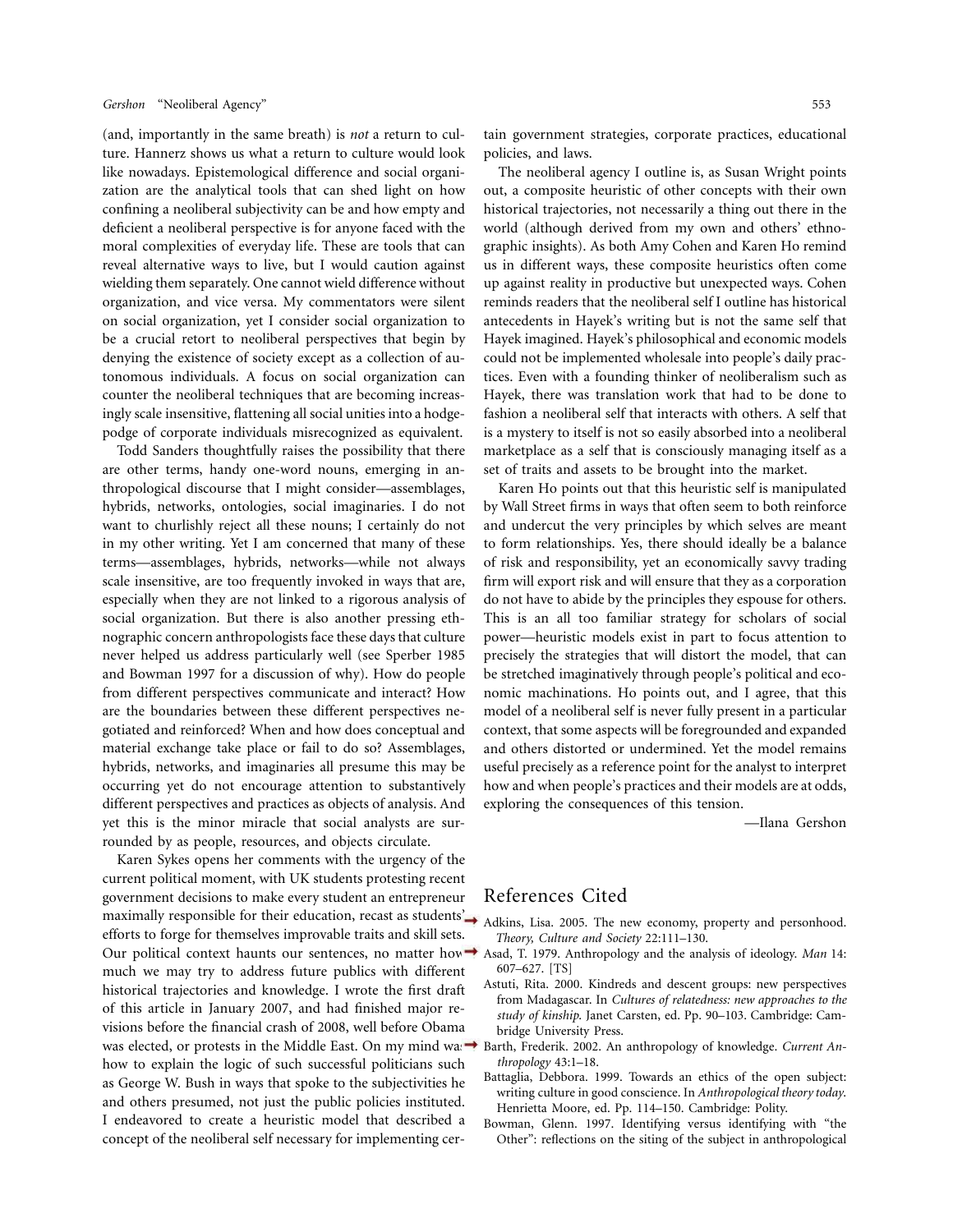discourse. In *After writing culture: epistemology and praxis in contemporary anthropology*. Allison James, Jenny Hockey, and Andrew Dawson, eds. Pp. 34–50. London: Routledge.

Brown, Wendy. 2003. Neo-liberalism and the end of liberal democracy. *Theory and Event* 7:1. [http://muse.jhu.edu/journals/theory](http://muse.jhu.edu/journals/theory_and_event/v007/7.1brown.html) [\\_and\\_event/v007/7.1brown.html.](http://muse.jhu.edu/journals/theory_and_event/v007/7.1brown.html)

———. 2006. American nightmare. *Political theory* 34:690–714.

- Burchell, Graham. 1996. Liberal government and techniques of the self. In *Foucault and political reason: liberalism, neo-liberalism and* eds. Pp. 19–36. Chicago: University of Chicago Press.
- Cohen, Amy J. 2010. Governance legalism: Hayek and Sabel on reasons and rules, organization and law. *Wisconsin Law Review* 2010: 357–387. [AJC]
- Comaroff, Jean, and John Comaroff. 2001. Millennial capitalism: first thoughts on a second coming. In *Millennial capitalism and the culture of neoliberalism*. Jean Comaroff and John L. Comaroff, eds. Pp. 1–56. Durham, NC: Duke University Press.
- -. 2009. *Ethnicity, Inc. Chicago: University of Chicago Press.*
- Cook, Susan. 2005. Chiefs, kings, corporatization, and democracy: a South African case study. *Brown Journal of World Affairs* 11:125– 137.
- Coombe, Rosemary. 2005. Legal claims to culture in and against the market: neoliberalism and the global proliferation of meaningful difference. *Law, Culture and the Humanities* 1:35–52.
- Covey, Stephen R. 1989. *The seven habits of highly effective people: restoring the character ethic*. New York: Simon & Schuster
- Cruikshank, Barbara. 1999. *The will to empower*. Ithaca, NY: Cornell University Press.
- *new contractualism?* Melbourne: Macmillan Education Australia. [SW]
- Dunn, Elizabeth. 2008. Postsocialist spores: disease, bodies, and the Eliasoph, Nina. 1998. *Avoiding politics: how Americans produce apathy in their everyday lives.* Cambridge: Cambridge University Press.
- Ferguson, J. 1995. From African socialism to scientific capitalism: Lave, Rebecca, Philip Mirowski, and Samuel Randalls. 2010. Introreflections on the legitimation crisis in IMF-ruled Africa. In *Debating development discourse: institutional and popular perspectives*. D. B. Moore and G. J. Schmitz, eds. Pp. 129-148. New York: St. Martin's. [TS]
- Ferguson, James. 2005. Seeing like an oil company: space, security, and global capital in neoliberal Africa. *American Anthropologist* 107:377–382.
- Freeman, Carla. 2007. The "reputation" of neo-liberalism. *American* Leve, Lauren. 2011. "Identity." *Current Anthropology* 52(4):513–535. *Ethnologist* 34:252–267.
	- Gallie, W. B. 1956. Essentially contested concepts. *Proceedings of the Aristotelian Society* 56:167–198. [SW]
	- Gamble, Andrew. 2006. Two faces of neo-liberalism. In *The neo-*35. Basingstoke: Palgrave-Macmillan.
- Gershon, Ilana. 2006. When culture is not a system: why Samoan cultural brokers cannot do their jobs. *Ethnos* 71:533–558. Goffman, Erving. 1981. *Forms of talk*. Philadelphia: University of
- Pennsylvania Press. Good, Anthony. 2004. "Undoubtedly an expert"? country experts in  $\rightarrow$ the UK asylum courts. *Journal of the Royal Anthropological Institute*, n.s., 10:113–133.
	- Goodman, Jane. 2010. Performing *Laïcité*: gender, agency and neoliberalism among Algerians in France. In *Ethnographies of neoliberalism*. C. Greenhouse, ed. Pp. 195–206. Philadelphia: University of Pennsylvania Press.
	- Graetz, Michael J., and Ian Shapiro. 2005. Death by a thousand cuts: the fight over taxing inherited wealth. Princeton, NJ: Princeton University Press. [AJC]

Green, Sarah. 2005. *Notes from the Balkans: locating marginality and*

*ambiguity on the Greek-Albanian border*. Princeton, NJ: Princeton University Press.

- Gregory, C. A. 2009. Whatever happened to economic anthropology? *Australian Journal of Anthropology* 20:285–300. [KS]
- Hale, Charles. 2005. Neoliberal multiculturalism: the remaking of cultural rights and racial dominance in Central America. *PoLAR* 28:10–19.
- Hall, Stuart. 1988. *The hard road to renewal: Thatcherism and the crisis of the Left.* London: Verso. [SW]
- *rationalities of government*. A. Barry, T. Osbourne, and N. Rose, Hannerz, Ulf. 2010. Diversity is our business. *American Anthropologist* 112(4):539–551.
	- Harcourt, Bernard E. 2008. Neoliberal penality: the birth of natural order, the illusion of free markets. Social Science Research Network. University of Chicago Law and Economics, Olin Working Paper no. 433. [http://ssrn.com/abstract](http://ssrn.com/abstract=1278067)=1278067. [AJC]
	- Hartwell, Ronald Max. 1976. Capitalism and the historians. In *Essays on Hayek*. Fritz Machlup, ed. Pp. 73–93. New York: New York University Press. [AJC]
	- Harvey, David. 2005. *A brief history of neoliberalism*. Oxford: Oxford University Press.
	- Hayek, Friedrich. 1944. *The road to serfdom*. Chicago: University of Chicago Press.
	- -. 1984. *The essence of Hayek*. Stanford, CA: Stanford University Press.
	- Hoffman, Lisa, Monica DeHart, and Stephen Collier. 2006. Notes on the anthropology of neoliberalism. *Anthropology News* 47:9–10.
	- Karlstrom, Mikael. 2004. Modernity and its aspirants: moral community and development Eutopianism in Buganda. *Current Anthropology* 45:595–619.
- Davis, Glyn, Barbara Sullivan, and Anna Yeatman, eds. 1997. The Keesing, R. 1987. Anthropology as interpretive quest. *Current Anthropology* 28:161–176. [TS]
	- Kingfisher, Catherine, and Jeff Maskovsky. 2008. Introduction: the limits of neoliberalism. *Critique of Anthropology* 28:115–126.
	- state in the Republic of Georgia. *American Ethnologist* 35:243–258 → Kipnis, Andrew. 2008. Audit cultures: neoliberal governmentality, socialist legacy, or technologies of governing? *American Ethnologist* 35(2):275–289.
		- duction: STS and neoliberal science. *Social Studies of Science* 40(5): 659–675.
		- Lederman, Rena, ed. 2006. IRBS, bureaucratic regulation and academic freedom. Special issue, *American Ethnologist* 33:477–548.
		- Lemke, Thomas. 2001. "The birth of bio-politics": Michel Foucault's lecture at the College de France on neo-liberal governmentality. *Economy and Society* 30:190–207.
		- MacPherson, C. 1962. *The political theory of possessive individualism.* Oxford: Oxford University Press.
		- Martin, Emily. 2000. Mind-body problems. *American Ethnologist* 27: 569–590.
	- *liberal revolution: forging the market state*. R. Robison, ed. Pp. 20– Maurer, Bill. 1999. Forget Locke? from proprietor to risk-bearer in new logics of finance. *Public Culture* 11:365–385.
		- Mills, C. Wright. 1959. *The sociological imagination.* Oxford: Oxford University Press.
		- Mirowski, Philip. 2011. *Science-mart: privatizing American science*. Cambridge: Harvard University Press.
		- Mitchell, Katharyne. 2003. Educating the national citizen in neoliberal times: from the multicultural self to the strategic cosmopolitan. *Transactions* (*Institute of British Geographers*) 28:387–403.
		- Mosko, Mark, and Frederick Damon, eds. 2005. *On the order of chaos: social anthropology and the science of chaos.* New York: Berghahn.
		- O'Malley, Pat. 1996. Risk and responsibility. In *Foucault and political reason: liberalism, neo-liberalism and rationalities of government.*. A. Barry, T. Osbourne, and N. Rose, eds. Pp. 189–208. Chicago: University of Chicago Press.
		- Piot, C. 1999. *Remotely global: village modernity in West Africa*. Chicago: University of Chicago Press. [TS]